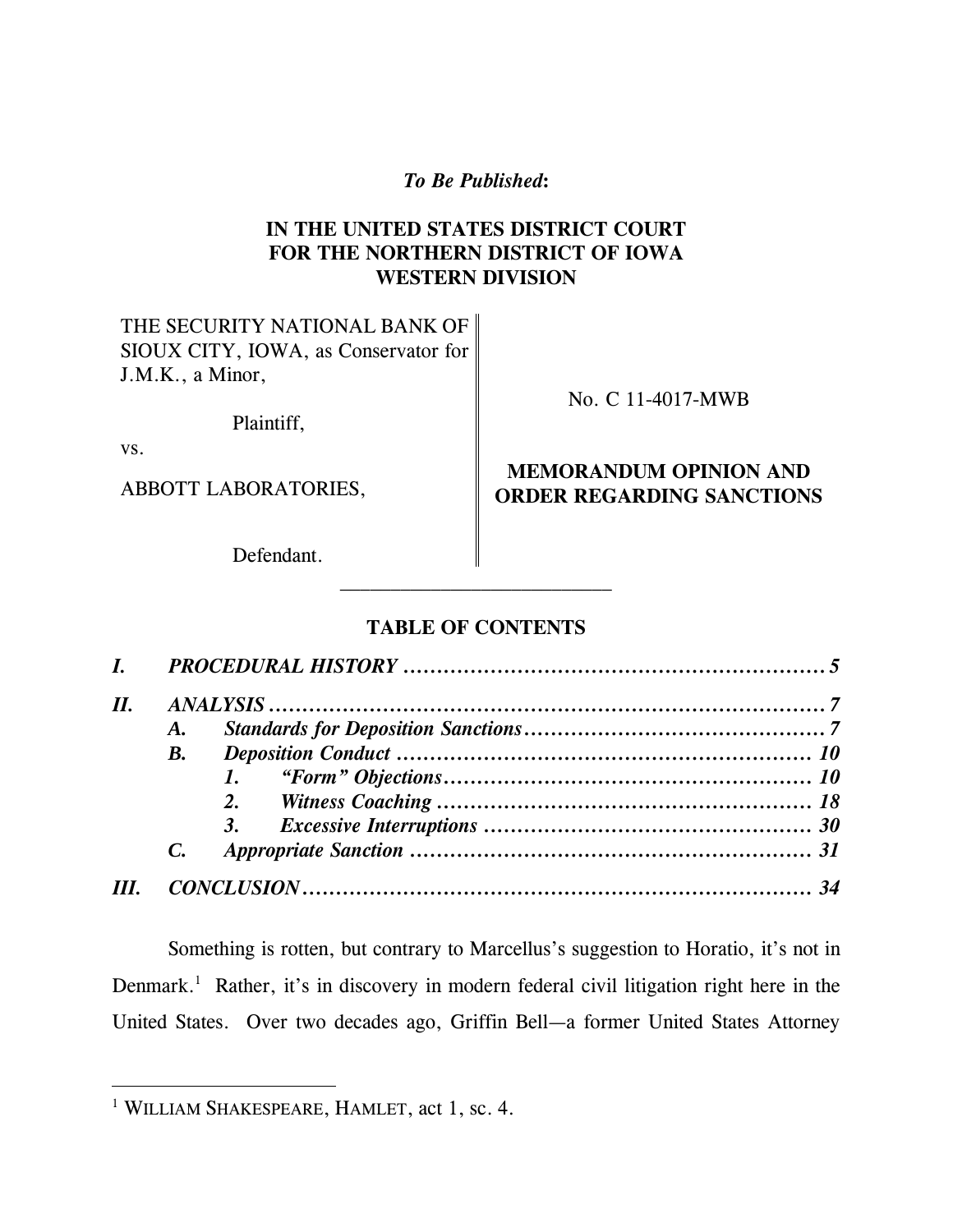General, United States appeals court judge, and private practitioner—observed: "The criticism of the civil justice system has reached a crescendo in recent years. Because much of the cost of litigation is incurred in discovery, the discovery process has been the focal point of considerable criticism."2 How little things have changed.

Discovery—a process intended to facilitate the free flow of information between parties—is now too often mired in obstructionism. Today's "litigators" are quick to dispute discovery requests, slow to produce information, and all-too-eager to object at every stage of the process. They often object using boilerplate language containing every objection imaginable, despite the fact that courts have resoundingly disapproved of such boilerplate objections.<sup>3</sup> Some litigators do this to grandstand for their client, to intentionally obstruct the flow of clearly discoverable information, to try and win a war of attrition, or to intimidate and harass the opposing party. Others do it simply because it's how they were taught. As my distinguished colleague and renowned expert on civil procedure Judge Paul Grimm of the District of Maryland has written: "It would appear that there is something in the DNA of the American civil justice system that resists cooperation during discovery."4 Whatever the reason, obstructionist discovery conduct is born of a warped view of zealous advocacy, often formed by insecurities and fear of

 $\overline{a}$ 

<sup>2</sup> Griffin B. Bell et al., *Automatic Disclosure in Discovery—The Rush to Reform*, 27 GA. L. REV. 1, 1 (1992).

<sup>3</sup> *See* Matthew L. Jarvey, Note, *Boilerplate Discovery Objections: How They Are Used, Why They Are Wrong, and What We Can Do About Them*, 61 DRAKE L. REV. 913, 917 n.20 (2013) (collecting cases disapproving of boilerplate objections); *St. Paul Reinsurance Co., Ltd. v. Commercial Fin. Corp.*, 198 F.R.D. 508, 513 (N.D. Iowa 2000) (same).

<sup>4</sup> Hon. Paul W. Grimm & David S. Yellin, *A Pragmatic Approach to Discovery Reform: How Small Changes Can Make a Big Difference in Civil Discovery*, 64 S.C. L. REV. 495, 530 (2013).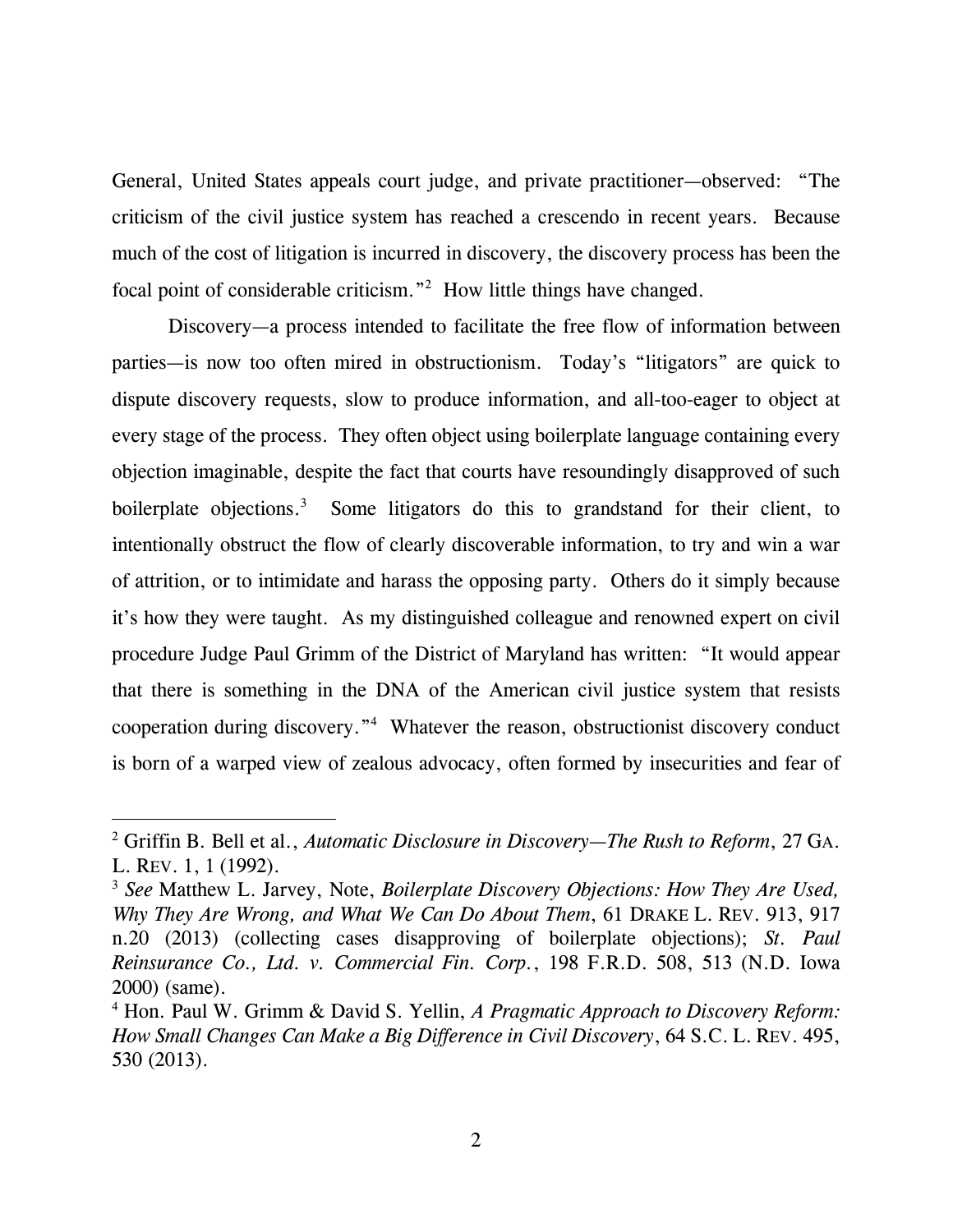the truth. This conduct fuels the astronomically costly litigation industry at the expense of "the just, speedy, and inexpensive determination of every action and proceeding." Fed. R. Civ. P. 1. It persists because most litigators and a few real trial lawyers—even very good ones, like the lawyers in this case—have come to accept it as part of the routine chicanery of federal discovery practice.<sup>5</sup>

-

Grimm & Yellin, *supra* note 4, at 525-26 (footnotes omitted). Amen Brother Grimm and Mr. Yellin for being so insightful and refreshingly candid.

<sup>&</sup>lt;sup>5</sup> Judge Grimm and David Yellin aptly describe some of the misplaced motivations behind obstructionist tactics:

The truth is that lawyers and clients avoid cooperating with their adversary during discovery—despite the fact that it is in their clear interest to do so—for a variety of inadequate and unconvincing reasons. They do not cooperate because they want to make the discovery process as expensive and punitive as possible for their adversary, in order to force a settlement to end the costs rather than having the case decided on the merits. They do not cooperate because they wrongly assume that cooperation requires them to compromise the legitimate legal positions that they have a good faith basis to hold. Lawyers do not cooperate because they have a misguided sense that they have an ethical duty to be oppositional during the discovery process—to "protect" their client's interests often even at the substantial economic expense of the client. Clients do not cooperate during discovery because they want to retaliate against their adversary, or "get back" at them for the events that led to the litigation. But the least persuasive of the reasons for not cooperating during the discovery process is the entirely misplaced notion that the "adversary system" somehow prohibits it.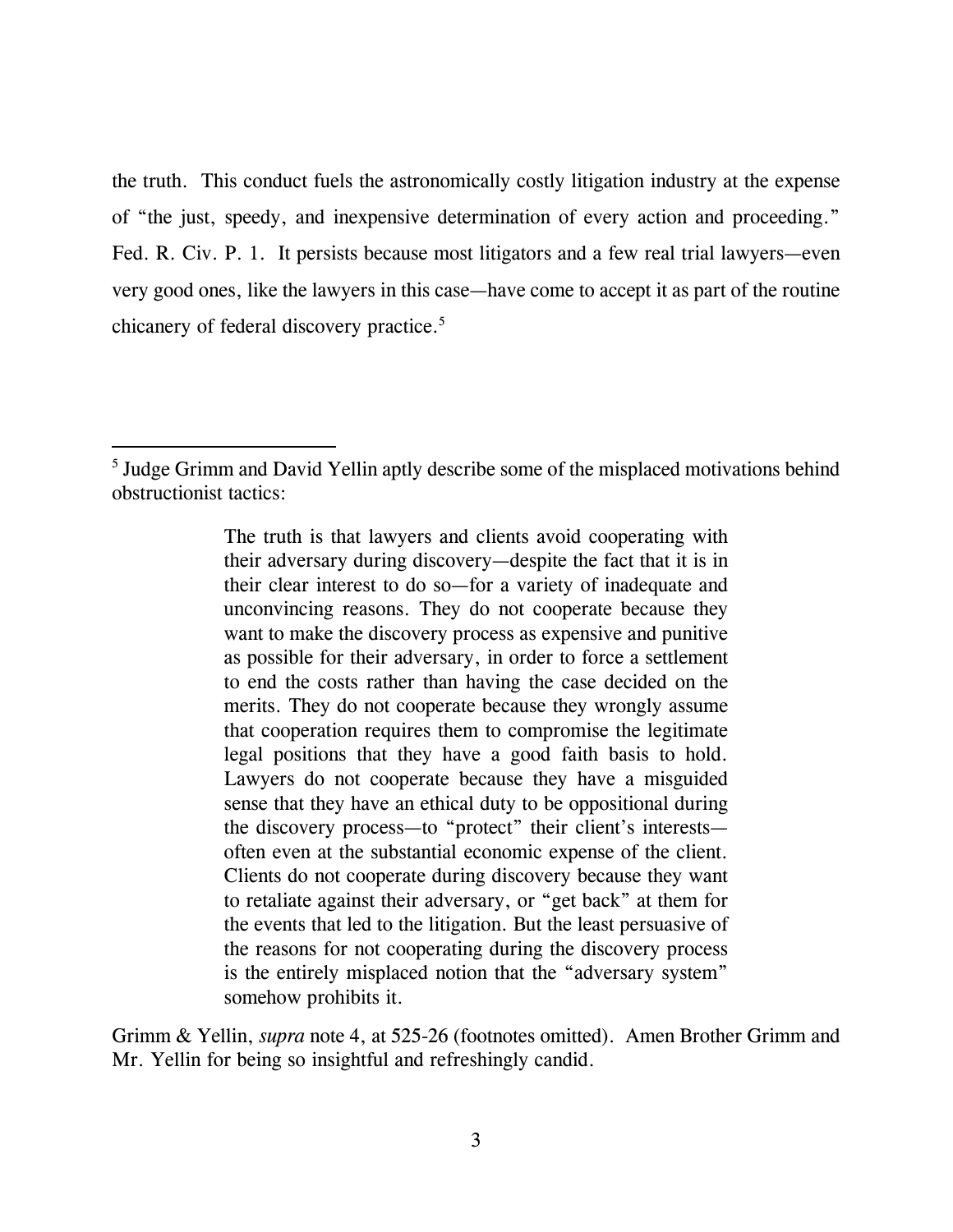But the litigators and trial lawyers do not deserve all the blame for obstructionist discovery conduct because judges so often ignore this conduct,<sup>6</sup> and by doing so we reinforce—even *incentivize*—obstructionist tactics.<sup>7</sup> Most litigators, while often inept in jury trials (only because they so seldom experience them), are both smart and savvy and will continue to do what has worked for them in the past. Obstructionist litigators, like Ivan Pavlov's dogs, salivate when they see discovery requests and are conditioned to unleash their treasure chest of obstructive weaponry. Unlike Pavlov's dogs, their rewards are not food but successfully blocking or impeding the flow of discoverable information. Unless judges impose serious adverse consequences, like court-imposed sanctions, litigators' conditional reflexes will persist. The point of court-imposed sanctions is to stop reinforcing winning through obstruction.

While obstructionist tactics pervade all aspects of pretrial discovery, this case involves discovery abuse perpetrated during depositions. Earlier this year, in preparation for a hard-fought product liability jury trial, I was called upon by the parties to rule on numerous objections to deposition transcripts that the parties intended to use at trial. I noticed that the deposition transcripts were littered with what I perceived to be meritless objections made by one of the defendant's lawyers, whom I refer to here as "Counsel." I was shocked by what I read. Thus, for the reasons discussed below, I find that Counsel's deposition conduct warrants sanctions.

l

<sup>6</sup> C*f.* Daniel C. Girard & Todd I. Espinosa, *Limiting Evasive Discovery: A Proposal for Three Cost-Saving Amendments to the Federal Rules*, 87 DENV. U. L. REV. 473, 475 (2010) ("The Federal Rules prohibit evasive responses . . . . In practice, however, these rules are not enforced. Service of evasive discovery responses has become a routine and rewarding—litigation tactic.").

<sup>7</sup> *Cf. id.* at 483 ("The reluctance of courts to impose sanctions under Rule 37 has encouraged the use of evasive and dilatory behavior in response to discovery requests. Such behavior serves no purpose other than to increase the cost and delays of litigation.").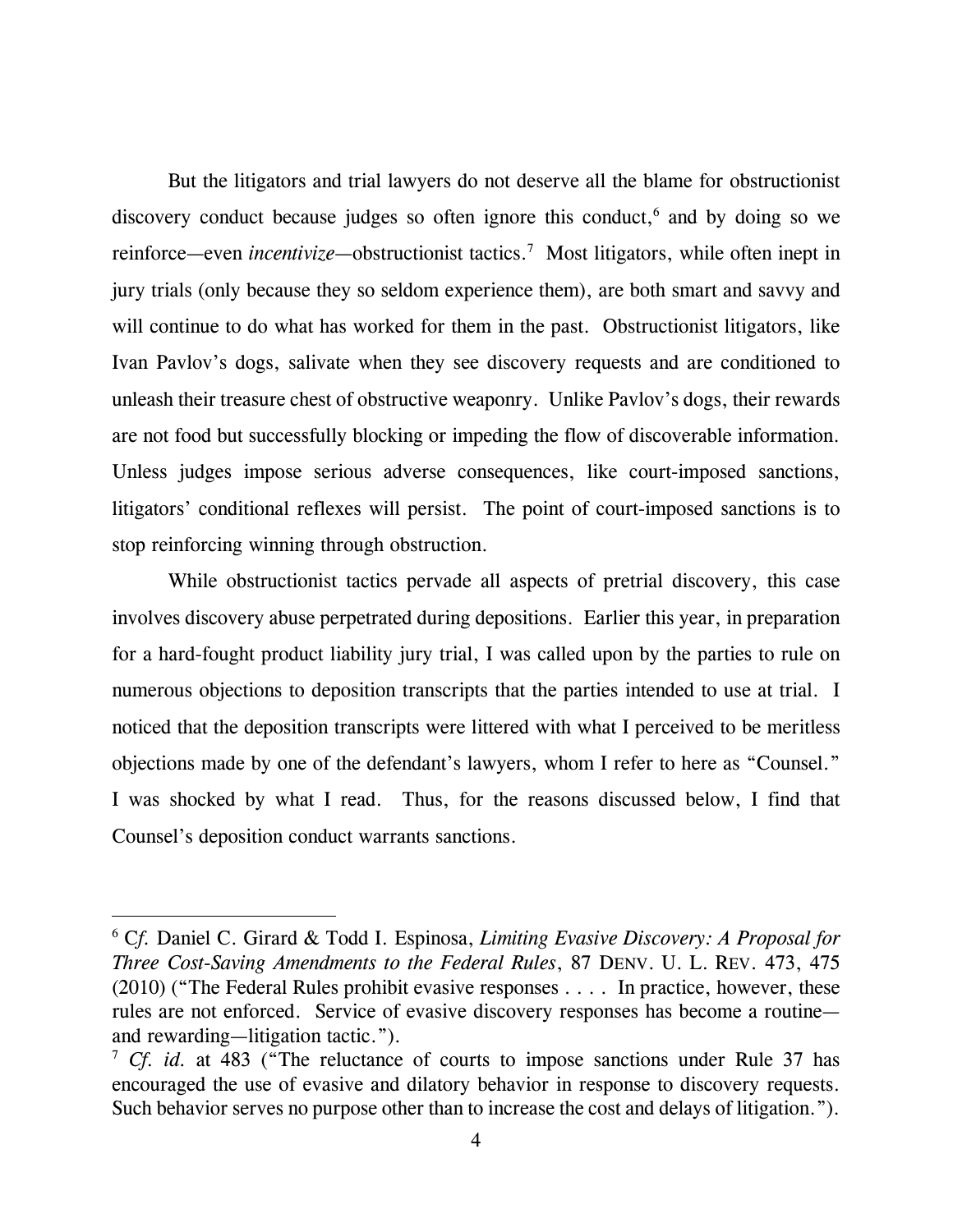I do not come to this decision lightly. Counsel's partner, who advocated for Counsel during the sanctions hearing related to this case (and who is one of the best trial lawyers I have ever encountered), urged that sanctions by a federal judge, especially on a lawyer with an outstanding career, like Counsel, should be imposed, if at all, with great hesitation and a full appreciation for how a serious sanction could affect that lawyer's career. I wholeheartedly agree. I am still able to count each of the sanctions I have imposed on lawyers in my twenty years as a district court judge on less than all the fingers of one hand. Virtually all of those sanctions have been imposed on (or threatened to be imposed on) lawyers from out-of-state law firms.<sup>8</sup>

#### *I. PROCEDURAL HISTORY*

This matter arises out of a product liability case tried to a jury in January of 2014. Plaintiff Security National Bank (SNB), acting as conservator for a minor child, J.M.K., sued Defendant Abbott Laboratories (Abbott), claiming that J.M.K. suffered permanent brain damage after consuming baby formula, produced by Abbott, that allegedly contained a dangerous bacteria called enterobacter sakazakii. SNB went to trial against Abbott on design defect, manufacturing defect, and warning defect claims. On January

l

<sup>&</sup>lt;sup>8</sup> Iowa trial lawyers have a long and storied tradition and culture of civility that is first taught at the state's two law schools, the University of Iowa College of Law and the Drake University Law School. I know this because I have taught and lectured at both of these outstanding law schools that produce the bulk of Iowa lawyers. Civility is then taken very seriously, nourished and lead by the Iowa Supreme Court, and continually reinforced by the Iowa State Bar Association, the Iowa Academy of Trial Lawyers, and all of the other legal organizations in the state, as well as senior members of the bar, law firm partners from large to small firms, and solo practitioners across the state. There is great pride in being an Iowa lawyer, and describing someone as an Iowa lawyer almost always connotes that lawyer's high commitment to civility and professionalism. Of course, there are stinkers in the Iowa bar, but they are few and far between.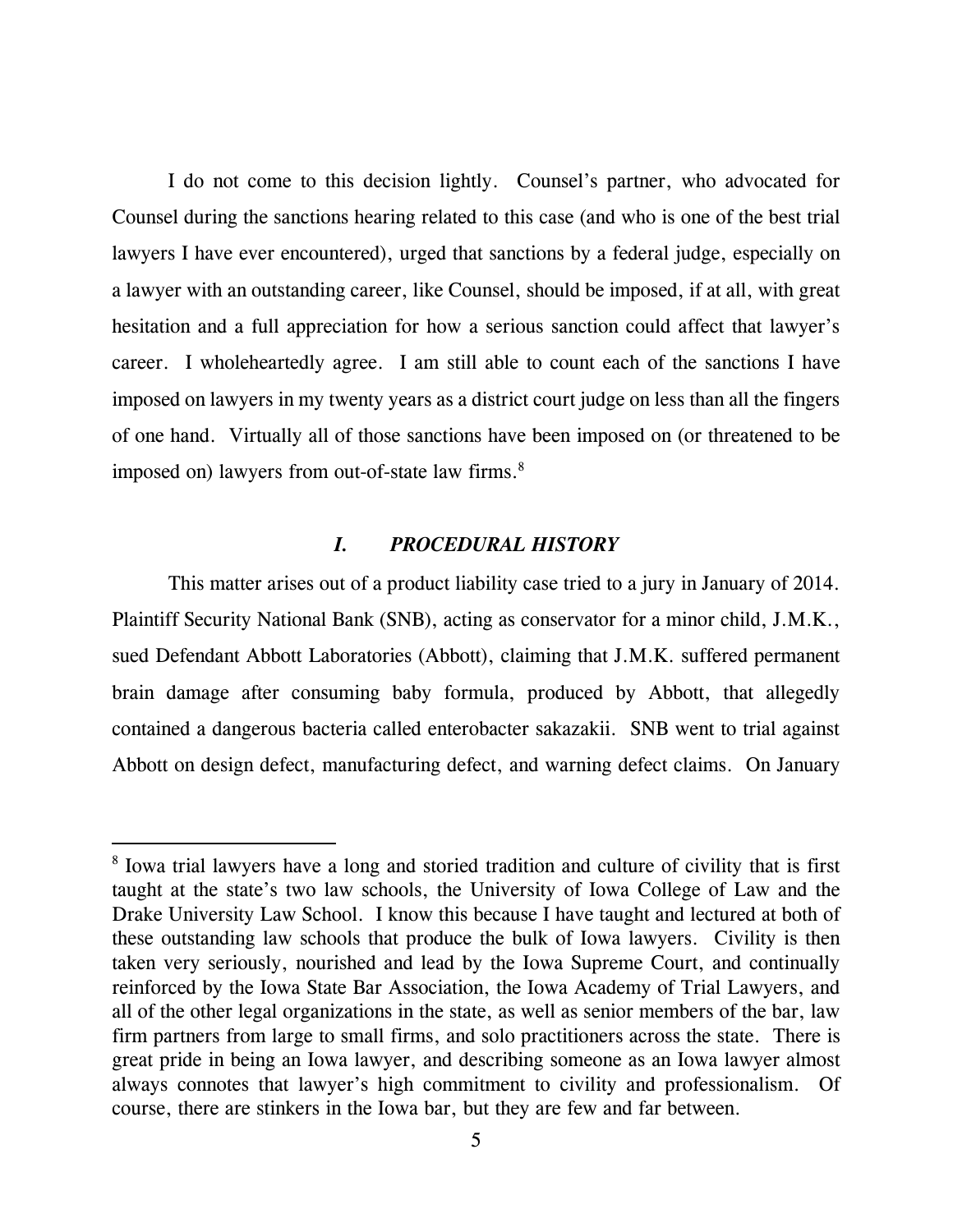17, 2014, a jury found in favor of Abbott on SNB's product liability claims. The Clerk entered judgment in favor of Abbott on January 21, 2014.

During the trial, I addressed Counsel's conduct in defending depositions related to this case. Specifically, I filed a *sua sponte* order to show cause as to why I should not sanction Counsel for the "serious pattern of obstructive conduct" that Counsel exhibited during depositions by making hundreds of "form" objections that ostensibly lacked a valid basis. Because I did not want to burden Counsel with the distraction of a sanctions hearing during trial, I suggested we table any discussion of sanctions until after the trial was over. Thus, the same day the judgment was filed, I entered a supplemental order to show cause, ordering Counsel to address three issues that potentially warrant sanctions: (1) Counsel's excessive use of "form" objections; (2) Counsel's numerous attempts to coach witnesses; and (3) Counsel's ubiquitous interruptions and attempts to clarify questions posed by opposing counsel. My supplemental order focused on Counsel's conduct in defending two particular depositions—those of Bridget Barrett-Reis and Sharon Bottock—but I noted that I would consider any relevant depositions in deciding whether to impose sanctions. On January 24, 2014, Counsel requested a substantial extension of time to respond to my supplemental order, which I granted. On April 21, 2014, Counsel responded to my supplemental order to show cause. My chambers later contacted Counsel to set this matter for telephonic hearing. Counsel requested another one-month delay, which I granted. Counsel filed an additional brief on July 9, 2014, and the hearing was finally held on July 17, 2014. During the hearing, I requested that Counsel follow up with an e-mail suggesting an appropriate sanction, should I decide to impose one. On July 21, 2014, Counsel's partner sent an e-mail to me declining to suggest a sanction, and urging me not to impose sanctions.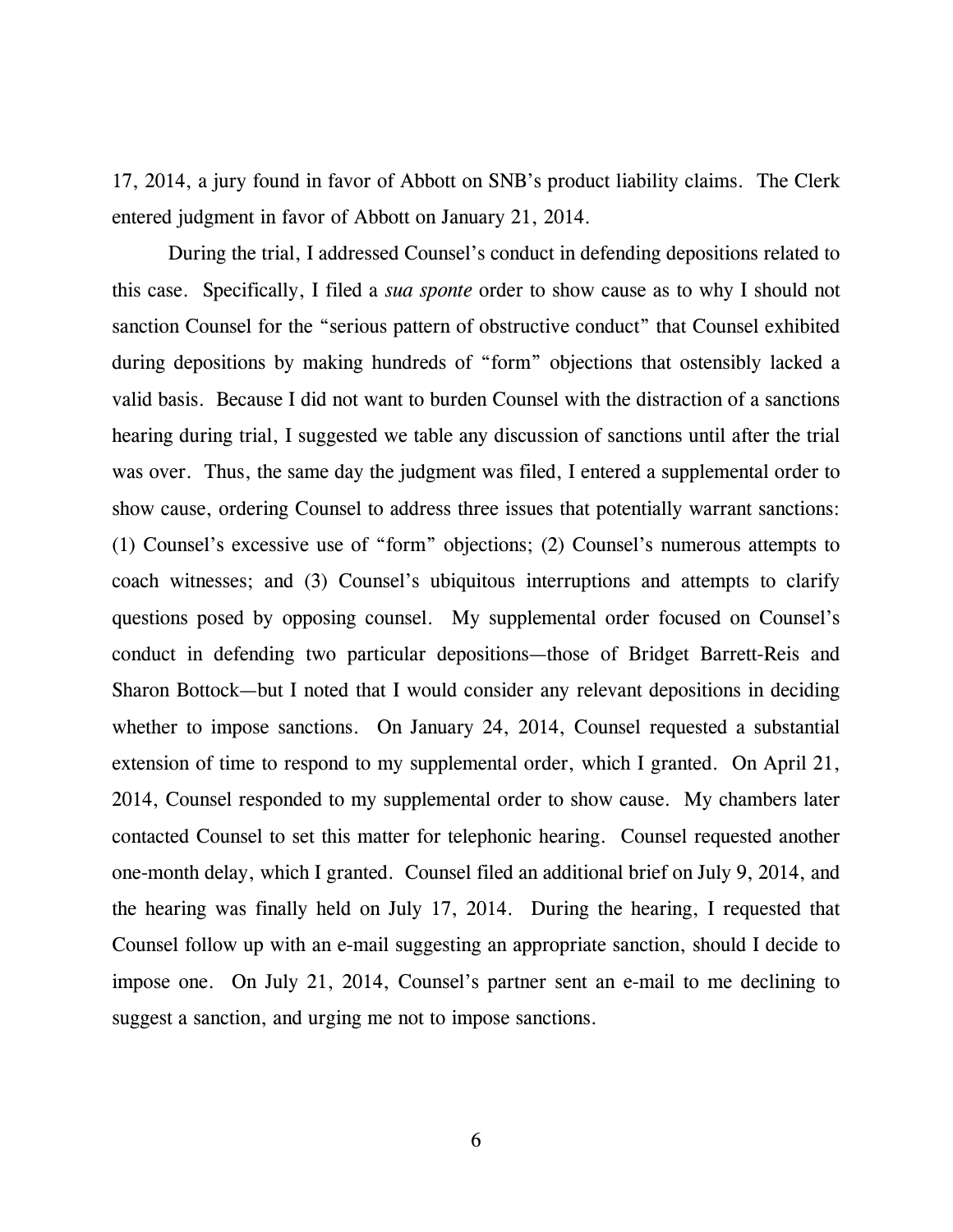After reviewing Counsel's submissions, I find that Counsel's conduct during depositions warrants sanctions. I discuss below the basis for imposing sanctions and the particular sanction that I deem appropriate in this case.

## *II. ANALYSIS*

### *A. Standards for Deposition Sanctions*

"It is well established that a federal court may consider collateral issues [like sanctions] after an action is no longer pending." *Cooter & Gell v. Hartmarx Corp.*, 496 U.S. 384, 395 (1990). Because Counsel's deposition conduct is at issue here, Federal Rule of Civil Procedure 30 applies. Rule 30(d)(2) provides: "The court may impose an appropriate sanction—including the reasonable expenses and attorney's fees incurred by any party—on a person who impedes, delays, or frustrates the fair examination of the deponent." Rule 30(d)(2) does not limit the types of sanctions available; it only requires that the sanctions be "appropriate." *See Francisco v. Verizon S., Inc.*, 756 F. Supp. 2d 705, 712 (E.D. Va. 2010), *aff'd*, 442 F. App'x 752 (4th Cir. 2011) ("Although Rule 30(d)(2) does not define the phrase 'appropriate sanction,' the imposition of discovery sanctions is generally within the sound discretion of the trial court." (citations omitted)).

District courts also have a "'well-acknowledged' inherent power . . . to levy sanctions in response to abusive litigation practices." *Roadway Exp., Inc. v. Piper*, 447 U.S. 752, 765 (1980). "A primary aspect of that [power] is the ability to fashion an appropriate sanction for conduct which abuses the judicial process." *Chambers v. NASCO, Inc.*, 501 U.S. 32, 44-45 (1991). "[T]he inherent power of a court can be invoked even if procedural rules exist which sanction the same conduct." *Id.* at 49.

Counsel incorrectly argues—without citing to any dispositive authority—that I may not impose sanctions *sua sponte* under Rule 30(d)(2). Because SNB's lawyers did not file a motion for sanctions, Counsel argues that I am without power to impose them under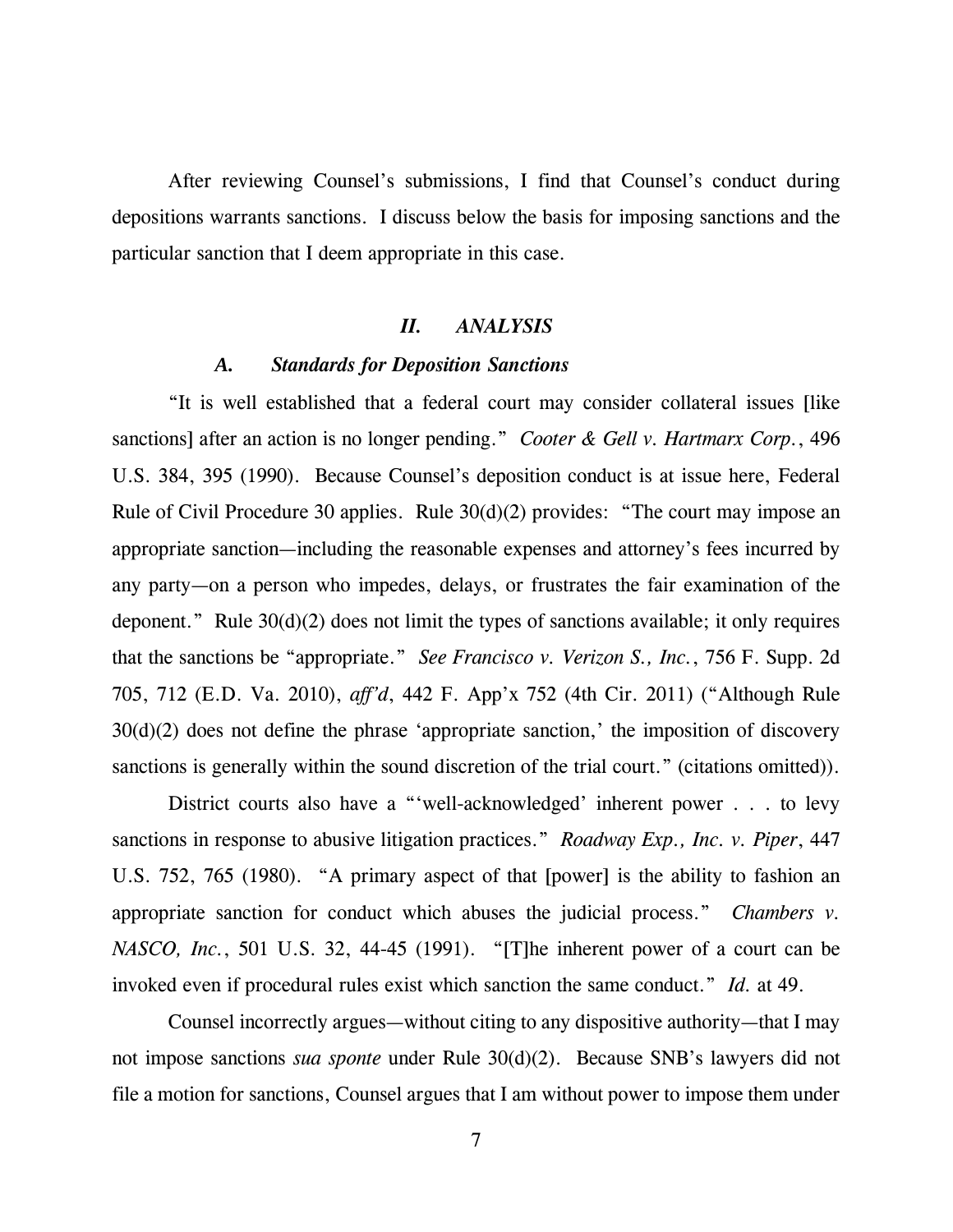the Federal Rules.<sup>9</sup> Rule  $30(d)(2)$ 's text, however, imposes no such limitation on a court's authority to sanction deposition conduct. The rule contains no motion-related preconditions whatsoever; it simply provides that "[t]he court may impose an appropriate sanction" on a person who obstructs a deposition. The advisory committee notes further suggest that courts may issue Rule  $30(d)(2)$  sanctions without a motion from a party. The notes provide that sanctions under Rule 30(d) are congruent to those under Rule 26(g):

> The rule also explicitly authorizes the court to impose the cost resulting from obstructive tactics that unreasonably prolong a deposition on the person engaged in such obstruction. This sanction may be imposed on a non-party witness as well as a party or attorney, but is otherwise congruent with Rule 26(g).

Fed. R. Civ. P. 30, advisory committee notes (1993 amendments). Under Rule 26(g), courts may issue sanctions *sua sponte*: "If a certification violates this rule without substantial justification, the court, on motion *or on its own*, must impose an appropriate sanction on the signer, the party on whose behalf the signer was acting, or both." Fed. R. Civ. P.  $26(g)(3)$  (emphasis added). In addition to Rule  $30(d)$ 's text and the advisory committee notes, the United States Supreme Court has noted that "court[s] generally may act *sua sponte* in imposing sanctions under the Rules." *Chambers*, 501 U.S. at 43 n.8; *see also Jurczenko v. Fast Prop. Solutions, Inc.*, No. 1:09 CV 1127, 2010 WL 2891584,

-

<sup>&</sup>lt;sup>9</sup> The fact that SNB's lawyers did not move for sanctions further suggests that lawyers have simply become numb to obstructionist discovery tactics, either because they are used to them, they choose to take the high ground, or perhaps because they use such tactics themselves. (After observing SNB's lead lawyer at trial, I seriously doubt the latter.) Based on my 39 years as a member of the federal bar, I surmise that SNB's lawyer did not move for sanctions because he has other enterobacter sakazakii cases against Counsel and did not want to undermine his ongoing relationship with Counsel by seeking sanctions. This rationale makes particular sense in a case like this where all of the information SNB's lawyer needed to prove SNB's manufacturing and product defect claim resided with Abbott and Counsel, and where there was no other avenue to obtaining case-critical information.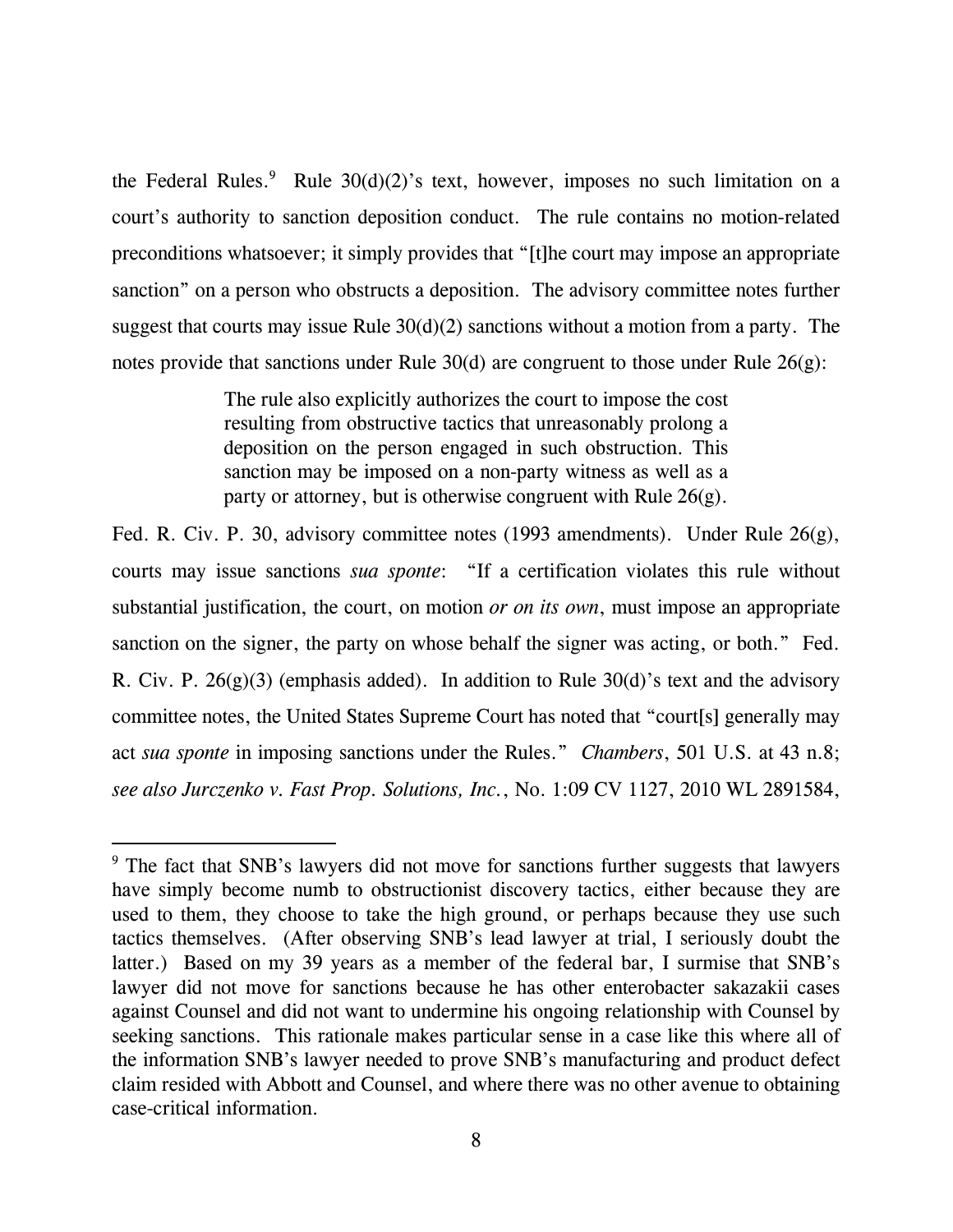at \*2-4 (N.D. Ohio July 20, 2010) (imposing sanctions under Rule 30(d)(2) where party moved for sanctions only under Rule 37(d)). And even if I lacked the power to issue sanctions under Rule 30(d), I would retain the authority to sanction Counsel under my inherent power. *See In re Itel Sec. Litig.*, 791 F.2d 672, 675 (9th Cir. 1986) ("Sanctions may also be awarded sua sponte under the court's inherent power." (citing *Roadway Exp.*, 447 U.S. at 765).

Counsel also claims to have acted in good faith during the depositions related to this case. Even if that is true, it is inapposite. In imposing sanctions under either Rule  $30(d)(2)$  or my inherent power, I need not find that Counsel acted in bad faith. "[T]he imposition of sanctions under Federal Rule  $\lceil \cdot \rceil$  of Civil Procedure 30(d)(2) . . . does not require a finding of bad faith." *GMAC Bank v. HTFC Corp.*, 248 F.R.D. 182, 196 (E.D. Pa. 2008). Rather, the person sanctioned need only have "impede[d], delay[ed], or frustrate[d] the fair examination of the deponent." Fed. R. Civ. P.  $30(d)(2)$ . And only the most extreme sanctions under a court's inherent power—like assessing attorney's fees or dismissing with prejudice—require a bad-faith finding. *See Chambers*, 501 U.S. at 45-46 (noting that "a court may assess attorney's fees when a party has acted in bad faith, vexatiously, wantonly, or for oppressive reasons" (citations and internal quotation marks omitted)); *Stevenson v. Union Pac. R. Co.*, 354 F.3d 739, 751 (8th Cir. 2004) ("A bad faith finding is specifically required in order to assess attorneys' fees." (citations omitted)); *Lorin Corp. v. Goto & Co., Ltd.*, 700 F.2d 1202, 1207 (8th Cir. 1983) ("Dismissal with prejudice is an extreme sanction and should not be imposed unless the default was wilful or in bad faith."). For less extreme sanctions, like those at issue here, "a finding of bad faith is not always necessary to the court's exercise of its inherent power to impose sanctions." *Stevenson*, 354 F.3d at 745 (citations omitted); *see also Harlan v. Lewis*, 982 F.2d 1255, 1260 (8th Cir. 1993) ("We do not believe *Roadway* extends the 'bad faith' requirement to every possible disciplinary exercise of the court's inherent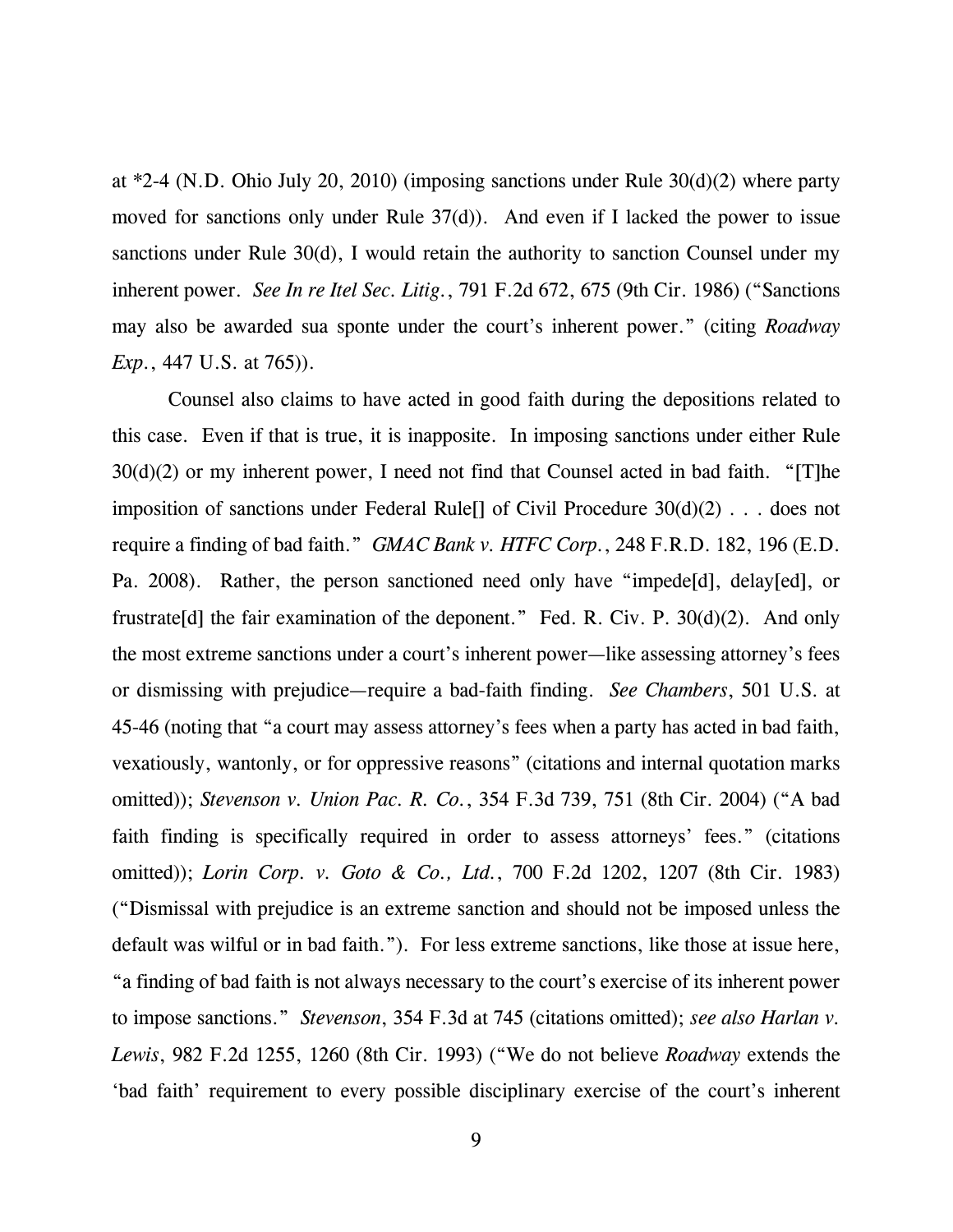power, especially because such an extension would apply the requirement to even the most routine exercises of the inherent power. We find no statement in *Roadway*, *Chambers*, or any other decision cited by the parties, that the Supreme Court intended this 'bad faith' requirement to limit the application of monetary sanctions under the inherent power." (internal citations and footnote omitted)). Still, while I need not find bad faith before imposing sanctions, I find it difficult to believe that Counsel could, in good faith, engage in the conduct outlined in this opinion.

The Eighth Circuit Court of Appeals "review[s] the imposition of discovery sanctions for an abuse of discretion." *Craig v. St. Anthony's Med. Ctr.*, 384 F. App'x 531, 532 (8th Cir. 2010).

#### *B. Deposition Conduct*

In defending depositions related to this case, Counsel proliferated hundreds of unnecessary objections and interruptions during the examiner's questioning. Most of these objections completely lacked merit and often ended up influencing how the witnesses responded to questions. In particular, Counsel engaged in three broad categories of improper conduct. First, Counsel interposed an astounding number of "form" objections, many of which stated no recognized basis for objection. Second, Counsel repeatedly objected and interjected in ways that coached the witness to give a particular answer or to unnecessarily quibble with the examiner. Finally, Counsel excessively interrupted the depositions that Counsel defended, frustrating and delaying the fair examination of witnesses. I will address each category of conduct in turn.

### *1. "Form" Objections*

In the two depositions I asked Counsel to review in my order to show cause, Counsel objected to the "form" of the examiner's question at least 115 times. That means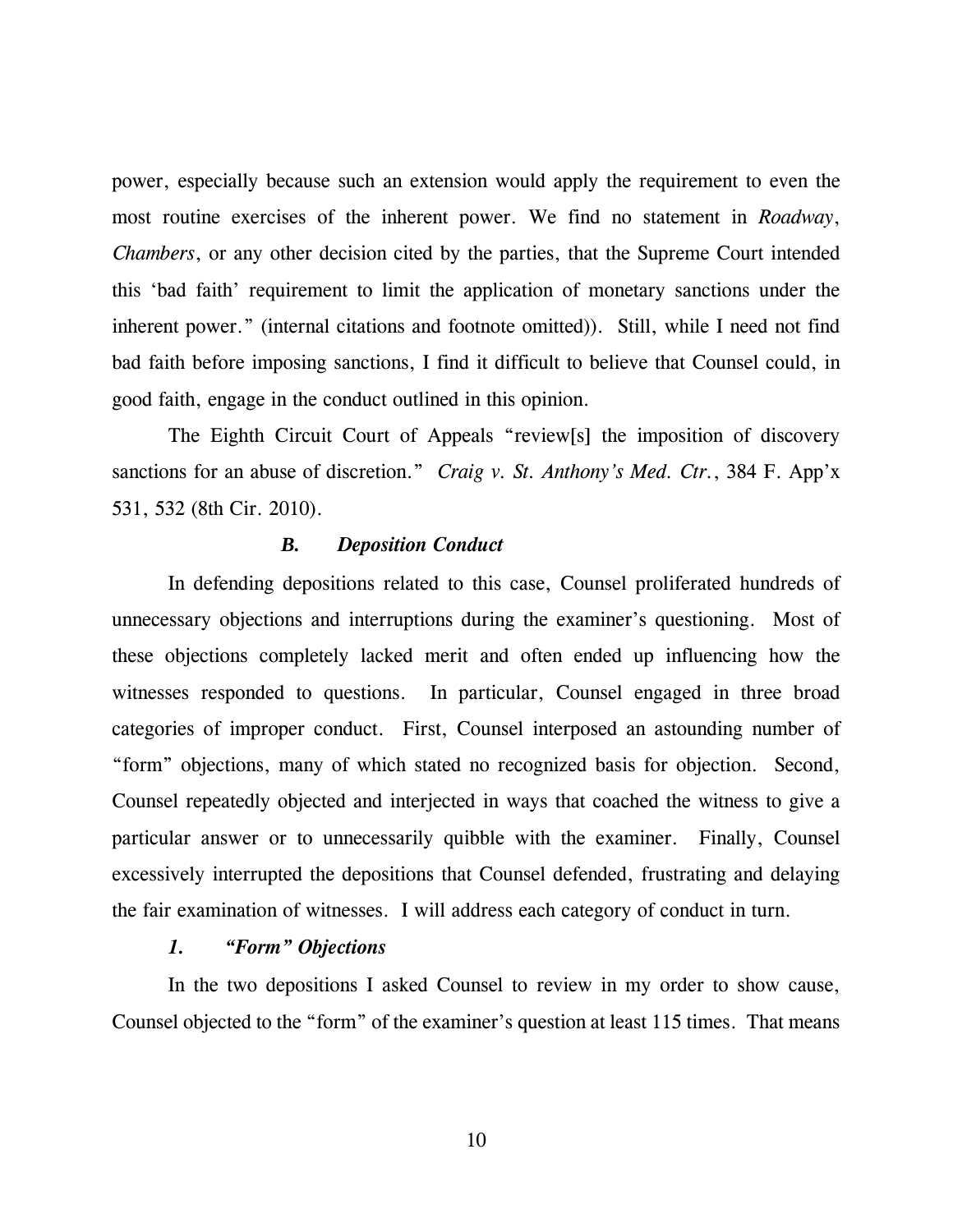that Counsel's "form" objections can be found on roughly  $50\%$  of the pages<sup>10</sup> of both the Barrett-Reis and Bottock depositions. Counsel made "form" objections with similar frequency while defending other depositions, too. Sometimes Counsel followed these "form" objections with a particular basis for objection, like "speculation" or "narrative." Other times, Counsel simply objected to "form," requiring the reader (and, presumably, the examiner) to guess as to the objection's basis.

In addition to the sheer number of "form" objections Counsel interposed, Counsel also demonstrated the "form" objection's considerable range, using it for a number of purposes. For example, Counsel used "form" objections to quibble with the questioner's word choice (for no apparent reason, other than, perhaps, to coach the witness to give a desired answer):

> Q. Would it be fair to say that in your career, work with human milk fortifier has been a significant part of your job?

> COUNSEL: Object to the form of the question. "Significant," it's vague and ambiguous. You can answer it.

> A. Yeah, I can't really say it's been a significant part. It's been a part of my job, but "significant" is rather difficult because I have a wide range of things that I do there.

(Barrett-Reis Depo. 56:19 to 57:4).<sup>11</sup> Counsel used "form" objections to voice absurdly hyper-technical truths:

l

<sup>&</sup>lt;sup>10</sup> I calculated this number based on the number of deposition pages that actually contained testimony, excluding pages like the title page, etc.

 $11$  In reproducing portions of the deposition transcripts for this opinion, I occasionally change the notation identifying the speaker for reasons of anonymity, consistency, and ease of reading. For example, I do not use Counsel's name, which appears in the transcripts. I also use "A." to indicate a witness's answer, whereas some of the transcripts use the phrase "the witness." The words used by the speakers, however, remain unaltered.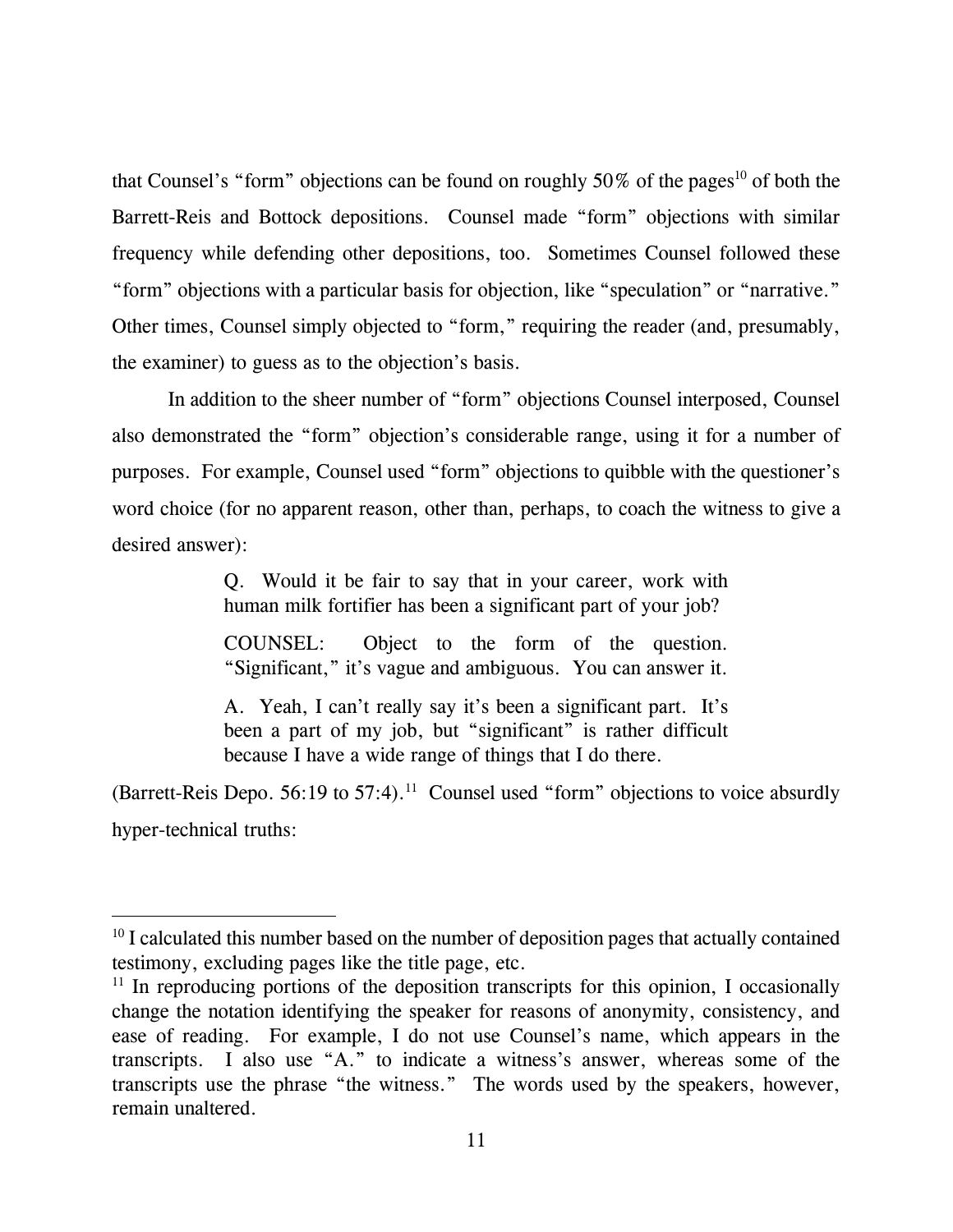Q. Are there certain levels that one can get, that have catwalks or some similar apparatus so I can get to the dryer?

A. The dryer is totally enclosed. You cannot get into the dryer from any of the levels.

Q. Can I get on the outside of the dryer?

COUNSEL: Object to the form of the question; outside of the dryer? Everything is—I mean, outside of the dryer is a huge expanse of space; anything that's not inside the dryer is outside the dryer, so I object to it as vague and ambiguous. Object to the form of the question.

A. Rephrase the question.

(Bottock Depo. 130:3-15). Counsel also used "form" objections to break new ground,

inventing novel objections not grounded in the rules of evidence or common law:

Q. Are you familiar with the term "immunocompromised"?

A. Yes.

l

Q. And that would include premature babies?

COUNSEL: Object to the form of the question, "that would include premature babies?" It's a non sequitur. $^{12}$ 

 $12$  In response to my order to show cause, Counsel claims that "the question was misleading, confusing, vague and ambiguous[,]" and that it "call[ed] for a medical opinion or conclusion" (docket no. 193, at 13). None of these reasons relate to Counsel's original claim that the question was a non sequitur. But, in any event, there is absolutely nothing confusing about the question, nor does it call for a medical conclusion (the witness held a PhD in nutritional science, though). This litany of adjectives— "misleading, confusing, vague and ambiguous"—are all too common in federal depositions and roll too easily and too frequently off the lips of lawyers who engage in repeated obstructionist conduct. Multiple objections like this are often a harbinger of obstructionist lawyers. That Counsel would cite those objections in "defense" of Counsel's conduct suggests very strongly that Counsel just doesn't get it, and further undermines Counsel's claim of good faith. That these objections are part of an oft-used litigation strategy does not suggest that Counsel made them in good faith.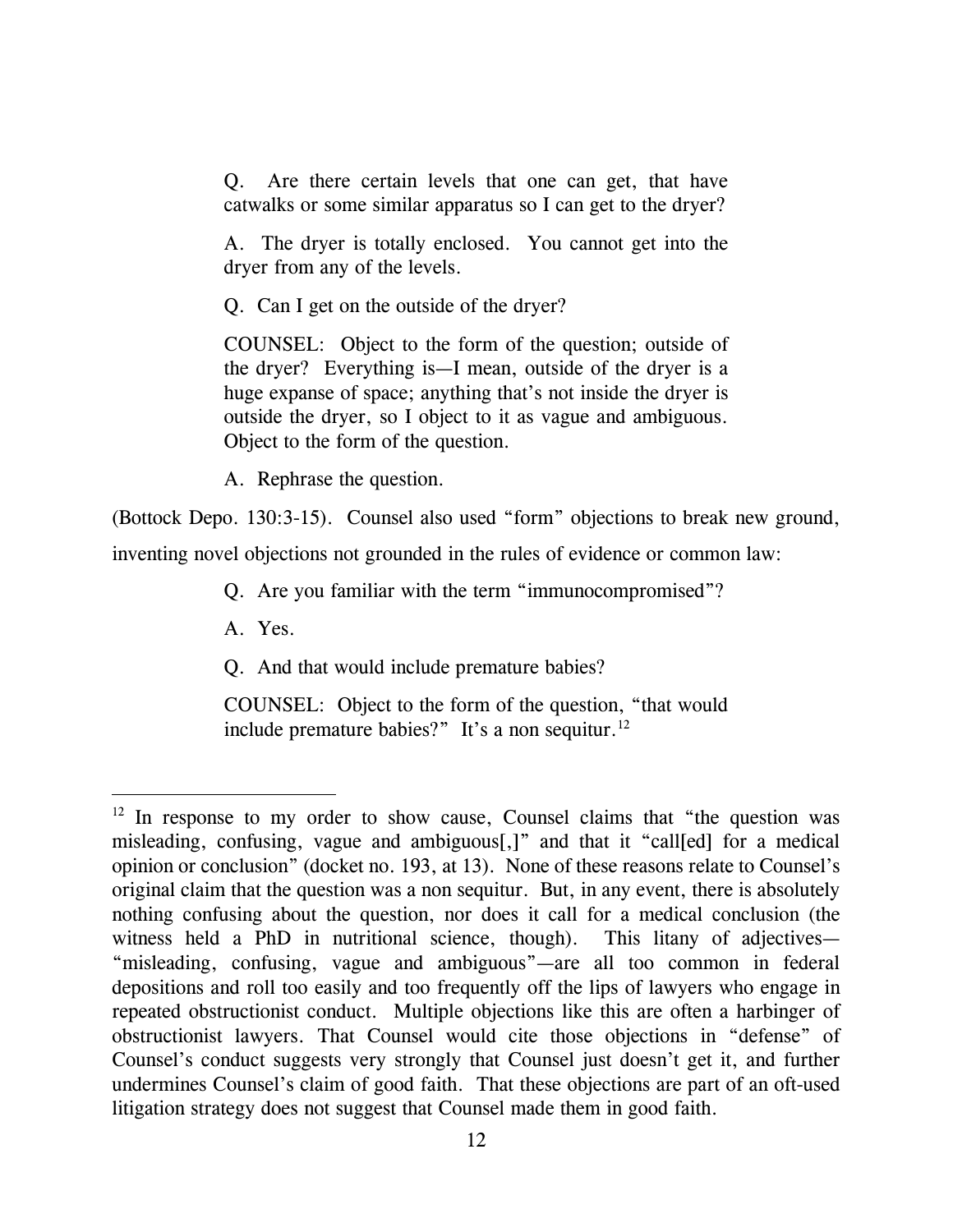(Barrett-Reis Depo. 54:15-21). (In case there is any doubt, *non sequitur* is not a proper objection.) But, whatever their purpose, Counsel's "form" objections rarely, if ever, followed a truly objectionable question.

 In my view, objecting to "form" is like objecting to "improper"—it does no more than vaguely suggest that the objector takes issue with the question. It is not itself a ground for objection, nor does it preserve any objection. Instead, "form" objections refer to a *category* of objections, which includes objections to "leading questions, lack of foundation, assuming facts not in evidence, mischaracterization or misleading question, non-responsive answer, lack of personal knowledge, testimony by counsel, speculation, asked and answered, argumentative question, and witness' answers that were beyond the scope of the question." *NGM Ins. Co. v. Walker Const. & Dev., LLC*, No. 1:11-CV-146, 2012 WL 6553272, at \*2 (E.D. Tenn. Dec. 13, 2012). At trial, when I asked Counsel to define what "form" objections entail, Counsel gave an even broader definition. Counsel first stated simply, "I know it when I hear it." Counsel then settled on the barely narrower definition that "form" objections include "anything that can be remedied at the time of the deposition so that you do not waive the objection if the deposition is used at a hearing or trial." Given that "form" may refer to any number of objections, saying "form" to challenge a leading question is as useful as saying "exception" to admit an excited utterance.

 Yet, many lawyers—and courts for that matter—assume that uttering the word "form" is sufficient to state a valid objection. This assumption presumably comes from the terminology used in the Federal Rules. Rule  $30(c)(2)$  governs deposition objections and provides in part:

> An objection at the time of the examination—whether to evidence, to a party's conduct, to the officer's qualifications, to the manner of taking the deposition, or to any other aspect of the deposition—must be noted on the record, but the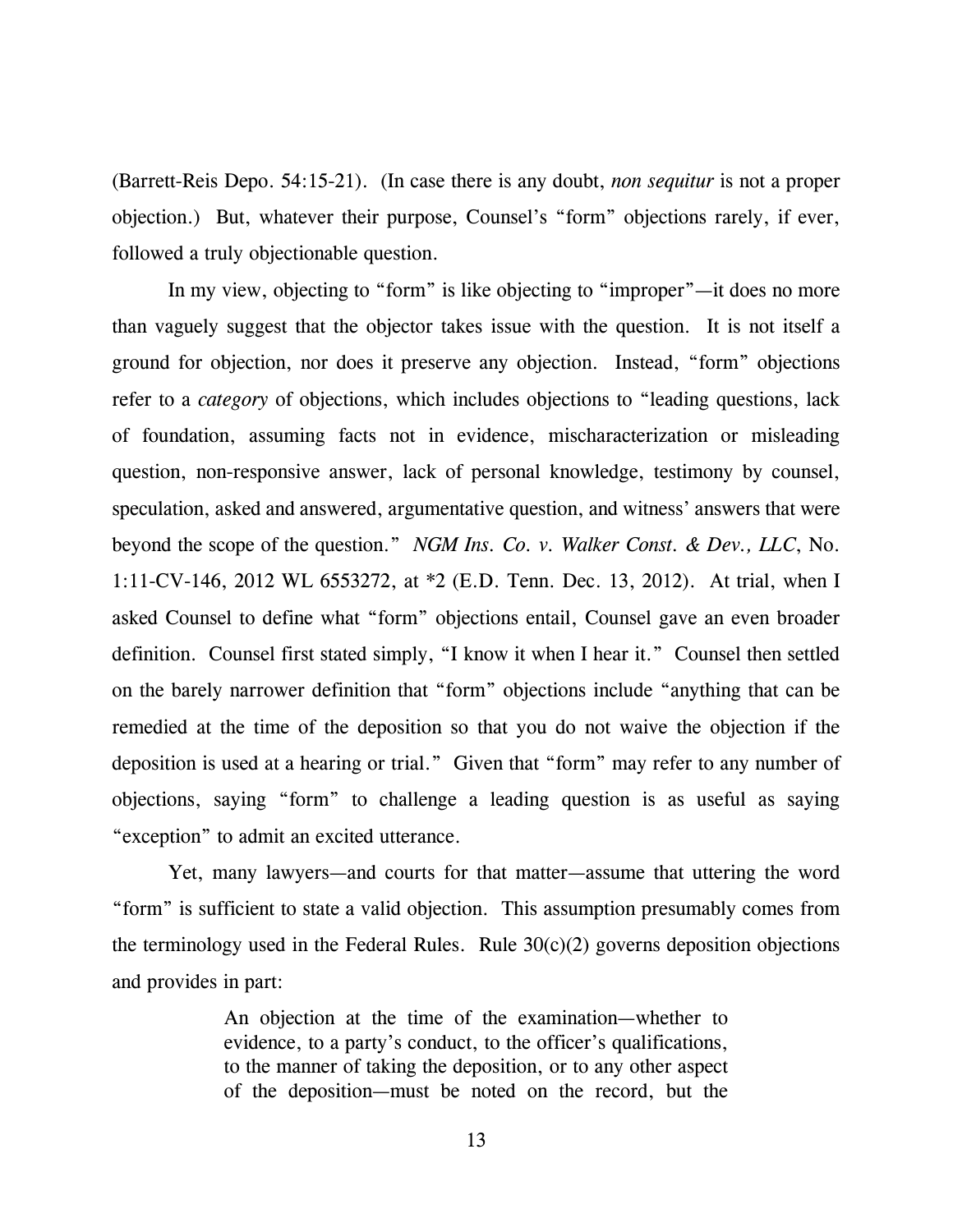examination still proceeds; the testimony is taken subject to any objection. An objection must be stated concisely in a nonargumentative and nonsuggestive manner.

The advisory committee notes clarify the types of objections that must be noted on a deposition record:

> While objections may, under the revised rule, be made during a deposition, they ordinarily should be limited to those that under Rule 32(d)(3) might be waived if not made at that time, *i.e.*, objections on grounds that might be immediately obviated, removed, or cured, *such as to the form of a question* or the responsiveness of an answer.

Fed. R. Civ. P. 30, advisory committee notes (1993 amendments) (emphasis added). These notes refer to Rule  $32(d)(3)$ , which provides that certain objections are waived if not made during a deposition:

> An objection to an error or irregularity at an oral examination is waived if:

> > (i) it relates to the manner of taking the deposition, the *form of a question* or answer, the oath or affirmation, a party's conduct, or other matters that might have been corrected at that time; and

(ii) it is not timely made during the deposition.

Fed. R. Civ. P. 32(d)(3)(B) (emphasis added). Together, these rules provide that any objection to the form of a question must be made on the record at a deposition, or that objection is waived.

 But these rules do *not* endorse the notion that "form" is a freestanding objection. They simply describe categories of objections—like those to the form of a question—that must be noted during a deposition. Nothing about the text of Rules 30 or 32 suggests that a lawyer preserves the universe of "form" objections simply by objecting to "form." I agree with my colleague, Magistrate Judge Scoles, in his analysis of this issue: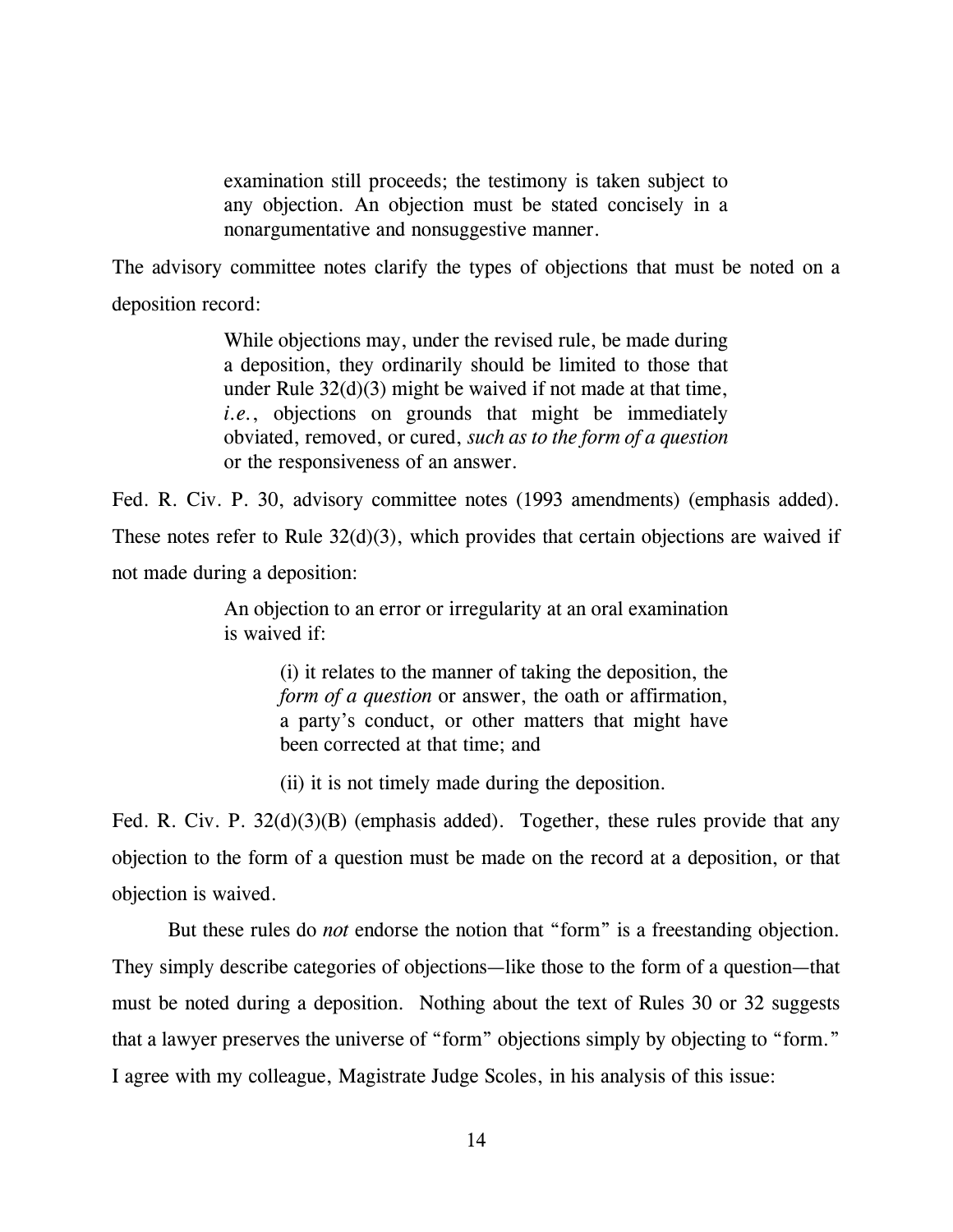[Some] contend that the objection should be limited to the words "I object to the form of the question." The Rule, however, is not so restrictive. Rather, it simply provides that the objection must be "stated concisely in a nonargumentative and nonsuggestive manner." . . . [T]he general practice in Iowa permits an objector to state in a few words the manner in which the question is defective as to form (e.g., compound, vague as to time, misstates the record, etc.). This process alerts the questioner to the alleged defect, and affords an opportunity to cure the objection.

*Rakes v. Life Investors Ins. Co. of Am.*, No. C06-0099, 2008 WL 429060, at \*5 (N.D. Iowa Feb. 14, 2008); *see also Cincinnati Ins. Co. v. Serrano*, No. 11-2075-JAR, 2012 WL 28071, at  $*5$  (D. Kan. Jan. 5, 2012) ("Although the [rules] talk about objections based on the 'form' of the question (or responsiveness of the answer), this does not mean that an objection may not briefly specify the nature of the form objection (e.g. 'compound,' 'leading,' 'assumes facts not in evidence')."). I would go further, however, and note that lawyers are *required*, not just permitted, to state the basis for their objections.

 Moreover, "form" objections are inefficient and frustrate the goals underlying the Federal Rules. The Rules contemplate that objections should be concise and afford the examiner the opportunity to cure the objection. *See* Fed. R. Civ. P. 30(c)(2) (noting that "objection[s] must be stated concisely"); *id.*, advisory committee notes (1993) amendments) (noting that "[d]epositions frequently have been unduly prolonged . . . by lengthy objections and colloquy" and that objections "ordinarily should be limited to those . . . grounds that might be immediately obviated, removed, or cured, such as to the form of a question"). While unspecified "form" objections are certainly concise, they do nothing to alert the examiner to a question's alleged defect. Because they lack specificity, "form" objections do not allow the examiner to immediately cure the objection. Instead, the examiner must ask the objector to clarify, which takes *more* time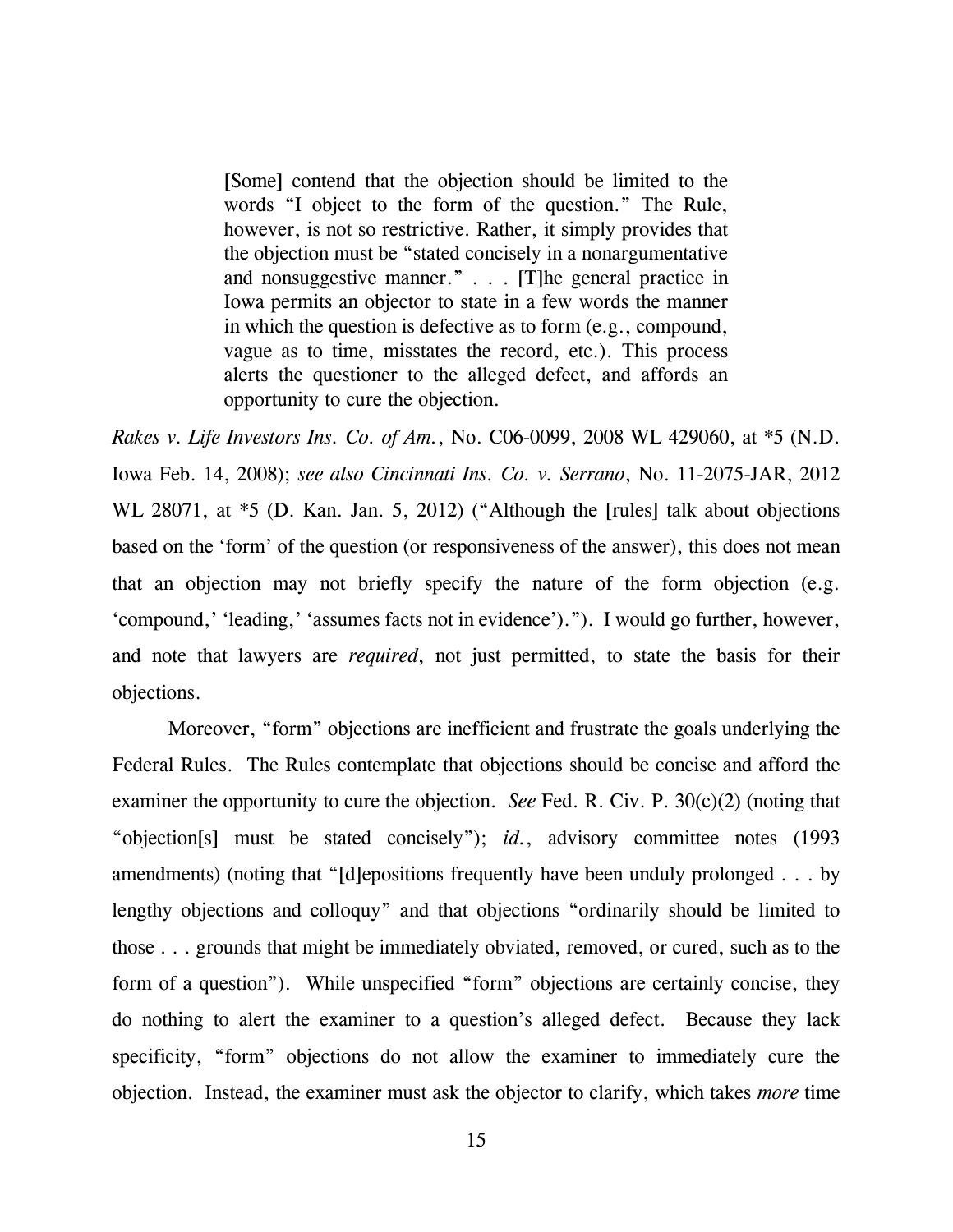and *increases* the amount of objection banter between the lawyers. Briefly stating the particular ground for the objection, on the other hand, is no less concise and allows the examiner to ask a remedial question without further clarification.

 Additionally, it is difficult, if not impossible, for courts to judge the validity of unspecified "form" objections:

> [U]nless an objector states with some specificity the nature of his objection, rather than mimicking the general language of the rule, i.e., "objection to the form of the question," it is impossible to determine, based upon the transcript of the deposition itself, whether the objection was proper when made or merely frivolous.

*Mayor & City Council of Baltimore v. Theiss*, 729 A.2d 965, 976 (Md. 1999). When called upon to rule on an unspecified "form" objection, a judge either must be clairvoyant or must guess as to the objection's basis. Neither option is particularly realistic or satisfying. This is reason enough to require a specific objection.

Requiring lawyers to state the basis for their objections is not the same thing as requiring "speaking objections" in which lawyers amplify or argue the basis for their objections. For example, "Objection, hearsay" is a proper objection. By contrast, "Objection, the last assertion by Mr. Jones was an out-of-court statement by Ms. Day, said in the hotel room, that Mr. Jones allegedly heard, that he never testified to in a deposition, and that is now being offered for the truth of Ms. Day's statement" is an improper speaking objection. I have always required the former and barred the latter.

 I recognize, however, that not all courts share my views regarding "form" objections. In fact, some courts explicitly *require* lawyers to state nothing more than unspecified "form" objections during depositions. *See Offshore Marine Contractors, Inc. v. Palm Energy Offshore, L.L.C.*, No. CIV.A. 10-4151, 2013 WL 1412197, at \*4 (E.D. La. Apr. 8, 2013) ("The Court finds that the behavior of counsel for OMC does not warrant sanctions here. Indeed, most of the objections by OMC's counsel are simple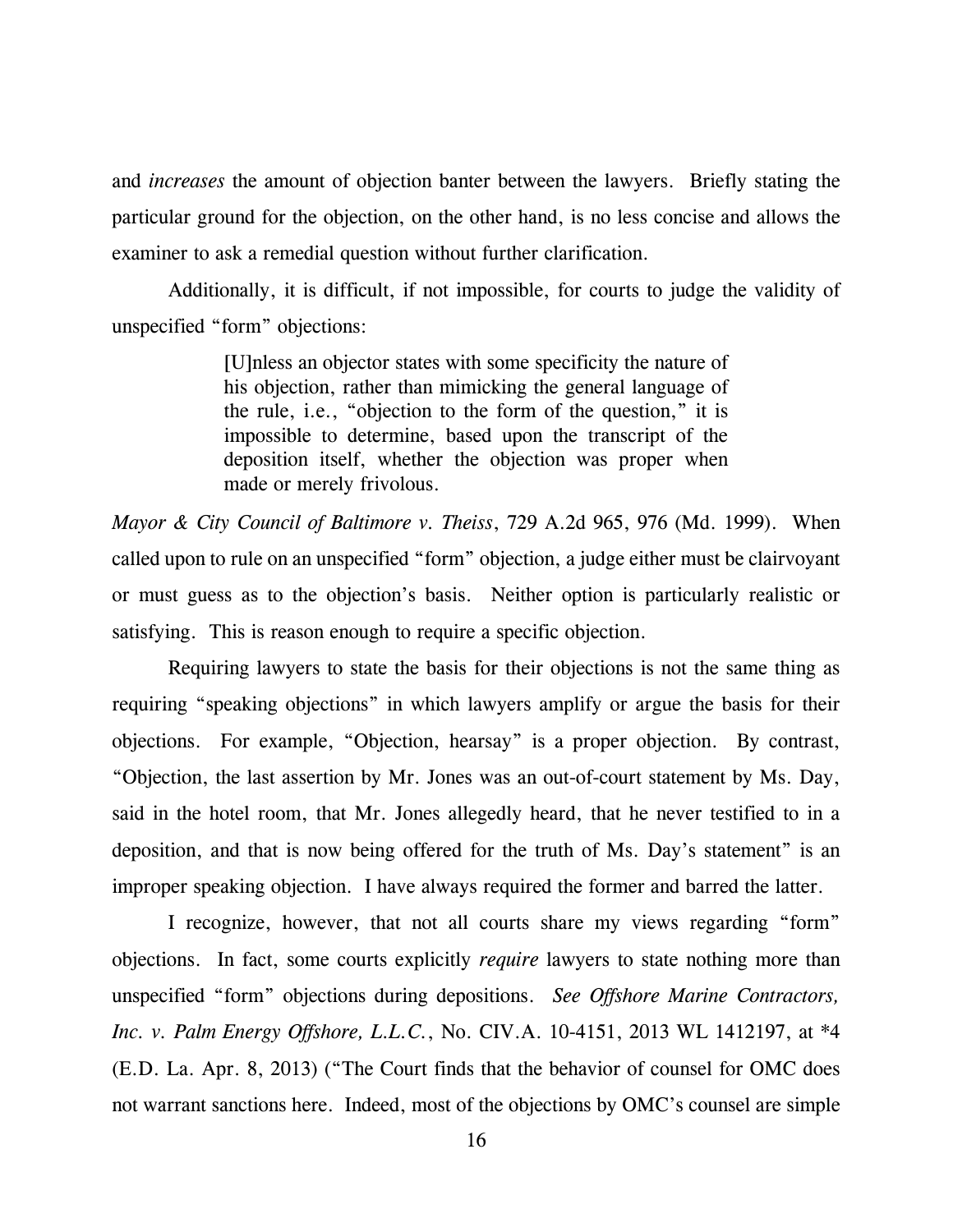form objections with no unwarranted, lengthy speaking objections."); *Serrano*, 2012 WL 28071, at \*5 ("But such an objection [to a vague question] to avoid a suggestive speaking objection should be limited to an objection 'to form,' unless opposing counsel requests further clarification of the objection."); *Druck Corp. v. Macro Fund (U.S.) Ltd.*, No. 02 CIV.6164(RO)(DFE), 2005 WL 1949519, at \*4 (S.D.N.Y. Aug. 12, 2005) ("Any 'objection as to form' must say only those four words, unless the questioner asks the objector to state a reason."); *Turner v. Glock, Inc.*, No. CIV.A. 1:02CV825, 2004 WL 5511620, at \*1 (E.D. Tex. Mar. 29, 2004) ("All other objections to questions during an oral deposition must be limited to 'Objection, leading' and 'Objection, form.' These particular objections are waived if not stated as phrased above during the oral deposition."); *Auscape Int'l v. Nat'l Geographic Soc'y*, No. 02 CIV. 6441(LAK), 2002 WL 31014829, at \*1 (S.D.N.Y. Sept. 6, 2002) ("Once counsel representing any party states, 'Objection' following a question, then all parties have preserved all possible objections to the form of the question unless the objector states a particular ground or grounds of objection, in which case that ground or those grounds alone are preserved."); *In re St. Jude Med., Inc.*, No. 1396, 2002 WL 1050311, at \*5 (D. Minn. May 24, 2002) ("Objecting counsel shall say simply the word 'objection', and no more, to preserve all objections as to form.").<sup>13</sup> For the reasons discussed above, I think this approach makes little legal or practical sense.

But, because there is authority validating "form" objections, I do not impose sanctions based on the fact that Counsel used these objections while defending depositions. Counsel's "form" objections, however, amplified two other issues: witness

<sup>&</sup>lt;sup>13</sup> The record contains no indication that Counsel knew of, or relied on, these, or similar cases when Counsel made "form" objections during depositions. Counsel did not claim to know of these cases, or similar lines of authority, at the time Counsel made the "form" objections, in Counsel's response to either of my show-cause orders, or at the sanctions hearing.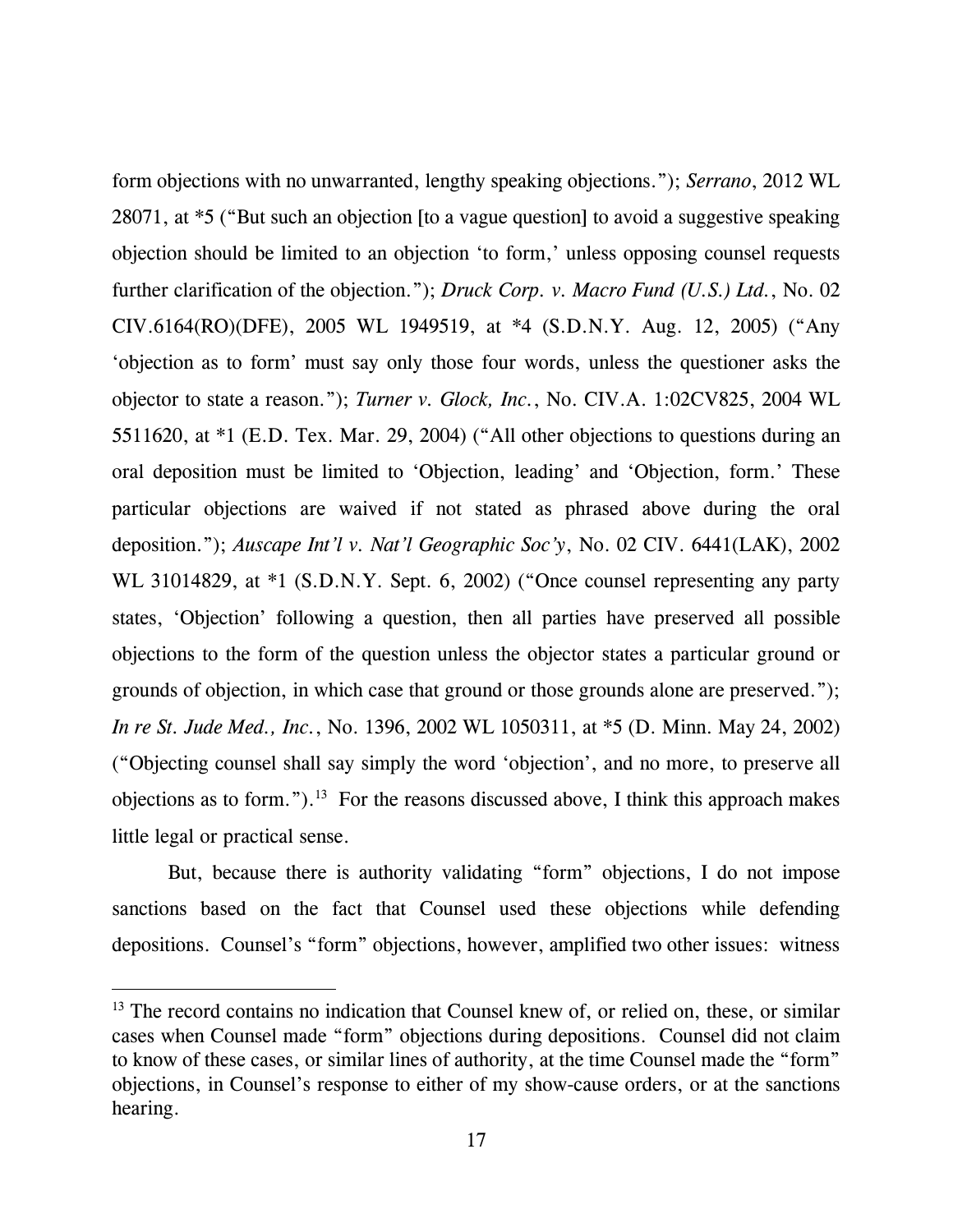coaching and excessive interruptions. As I discuss below, *those* aspects of Counsel's deposition conduct warrant sanctions. Thus, I impose sanctions related to Counsel's "form" objections only to the extent that those objections facilitated the coaching and interruptions. Although I do not impose sanctions based on Counsel's "form" objections in this case, lawyers should consider themselves warned: Unspecified "form" objections are improper and will invite sanctions if lawyers choose to use them in the future.

## *2. Witness Coaching*

While there appears to be disagreement about the validity of "form" objections, the law clearly prohibits a lawyer from coaching a witness during a deposition. Under Rule 30(c)(2), deposition "objection[s] must be stated concisely in a nonargumentative and nonsuggestive manner." *See also* Fed. R. Civ. P. 30, advisory committee notes (1993 amendments) ("Depositions frequently have been . . . unfairly frustrated, by lengthy objections and colloquy, often suggesting how the deponent should respond."). This clause mandates what should already be obvious—lawyers may not comment on questions in any way that might affect the witness's answer:

> The Federal Rules of Evidence contain no provision allowing lawyers to interrupt the trial testimony of a witness to make a statement. Such behavior should likewise be prohibited at depositions, since it tends to obstruct the taking of the witness's testimony. It should go without saying that lawyers are strictly prohibited from making any comments, either on or off the record, which might suggest or limit a witness's answer to an unobjectionable question.

*Hall v. Clifton Precision*, 150 F.R.D. 525, 530-31 (E.D. Pa. 1993); *see also Specht v. Google, Inc.*, 268 F.R.D. 596, 598 (N.D. Ill. 2010) ("Objections that are argumentative or that suggest an answer to a witness are called 'speaking objections' and are improper under Rule 30(c)(2).").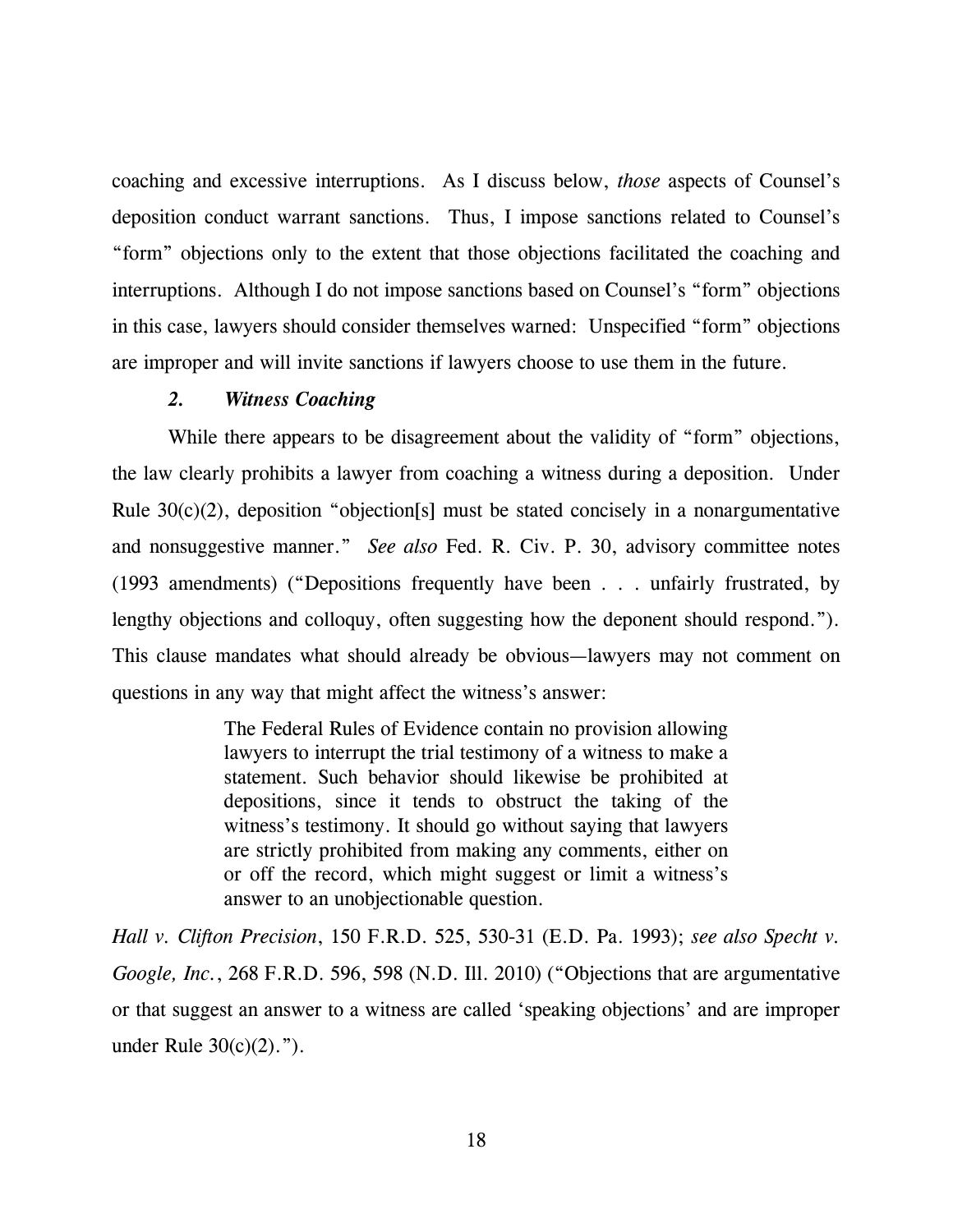Despite the Federal Rules' prohibition on witness coaching, Counsel's repeated interjections frequently prompted witnesses to give particular, desired answers to the examiner's questions. This happened in a number of ways. To start, Counsel often made "clarification-inducing" objections—objections that prompted witnesses to request that the examiner clarify otherwise cogent questions. For example, Counsel regularly objected that questions were "vague," called for "speculation," were "ambiguous," or were "hypothetical." These objections usually followed completely reasonable questions. But, after hearing these objections, the witness would usually ask for clarification, or even refuse to answer the question:

> Q. Is there—do you believe that there's—if there's any kind of a correlation that could be drawn from OAL environmental samples to the quality of the finished product?

COUNSEL: Objection; vague and ambiguous.

A. That would be speculation.

Q. Well, if there were high numbers of OAL, Eb samples in the factory, wouldn't that be a cause for concern about the microbiological quality of the finished product?

COUNSEL: Object to the form of the question. It's a hypothetical; lacks facts.

A. Yeah, those are hypotheticals.

. . .

Q. Would that be a concern of yours?

COUNSEL: Same objection.

A. Not going to answer.

Q. You're not going to answer?

A. Yeah, I mean, it's speculation. It would be guessing.

COUNSEL: You don't have to guess.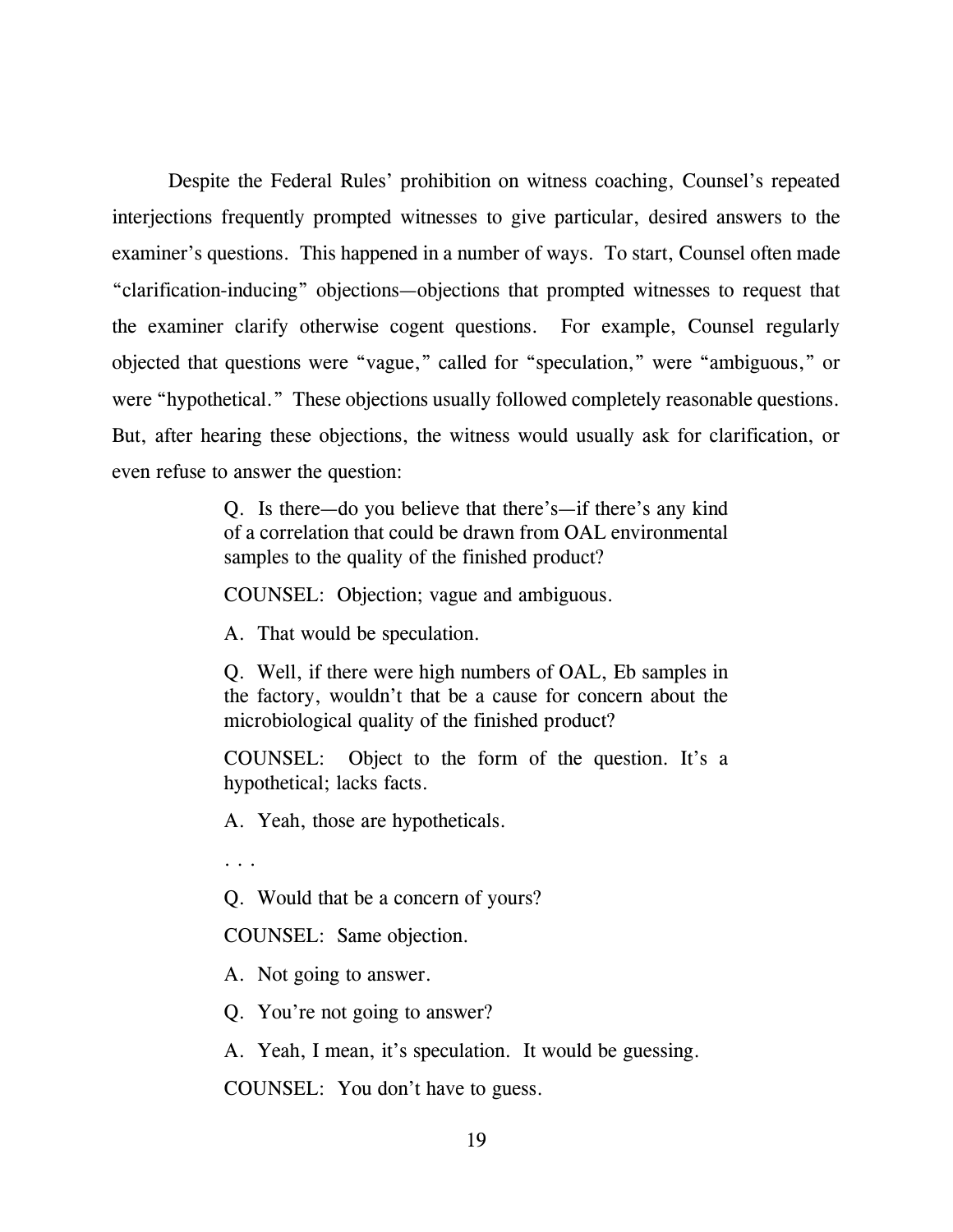(Bottock Depo. 106:24 to 108:2). While it is impossible to know for certain what a witness would have said absent Counsel's objections, I find it inconceivable that the witnesses deposed in this case would so regularly request clarification were they not tipped-off by Counsel's objections. *See McDonough v. Keniston*, 188 F.R.D. 22, 24 (D.N.H. 1998) ("The effectiveness of [witness] coaching is clearly demonstrated when the [witness] subsequently adopts his lawyer's coaching and complains of the broadness of the question . . . ."); *Cordova v. United States*, No. CIV.05 563 JB/LFG, 2006 WL 4109659, at \*3 (D.N.M. July 30, 2006) (awarding sanctions based on a lawyer's deposition coaching because "it became impossible to know if [a witness's] answers emanated from her own line of reasoning or whether she adopted [the] lawyer's reasoning from listening to his objections").

 These same objections spilled over into the trial. The following colloquy occurred during the plaintiff's cross-examination of Counsel's expert:

> Q. . . . Isn't [J.M.K.'s mother] saying that every time she used a bottle she boiled it first?

> COUNSEL: Your Honor, I would just object that in the—it's not clear from the context of this one page or several pages what it is they're talking about in terms of which feedings, if he can point it out to him.

> THE COURT: And so what is the nature of that objection? I haven't ever heard that one before.

COUNSEL: It's confusing.

THE COURT: Well, it may be confusing to you, but he didn't ask the question to you. He asked it of the witness.

COUNSEL: Okay. Might be confusing to the witness.

THE COURT: Yeah, that's suggesting an answer which is exactly the problem I had with your depositions.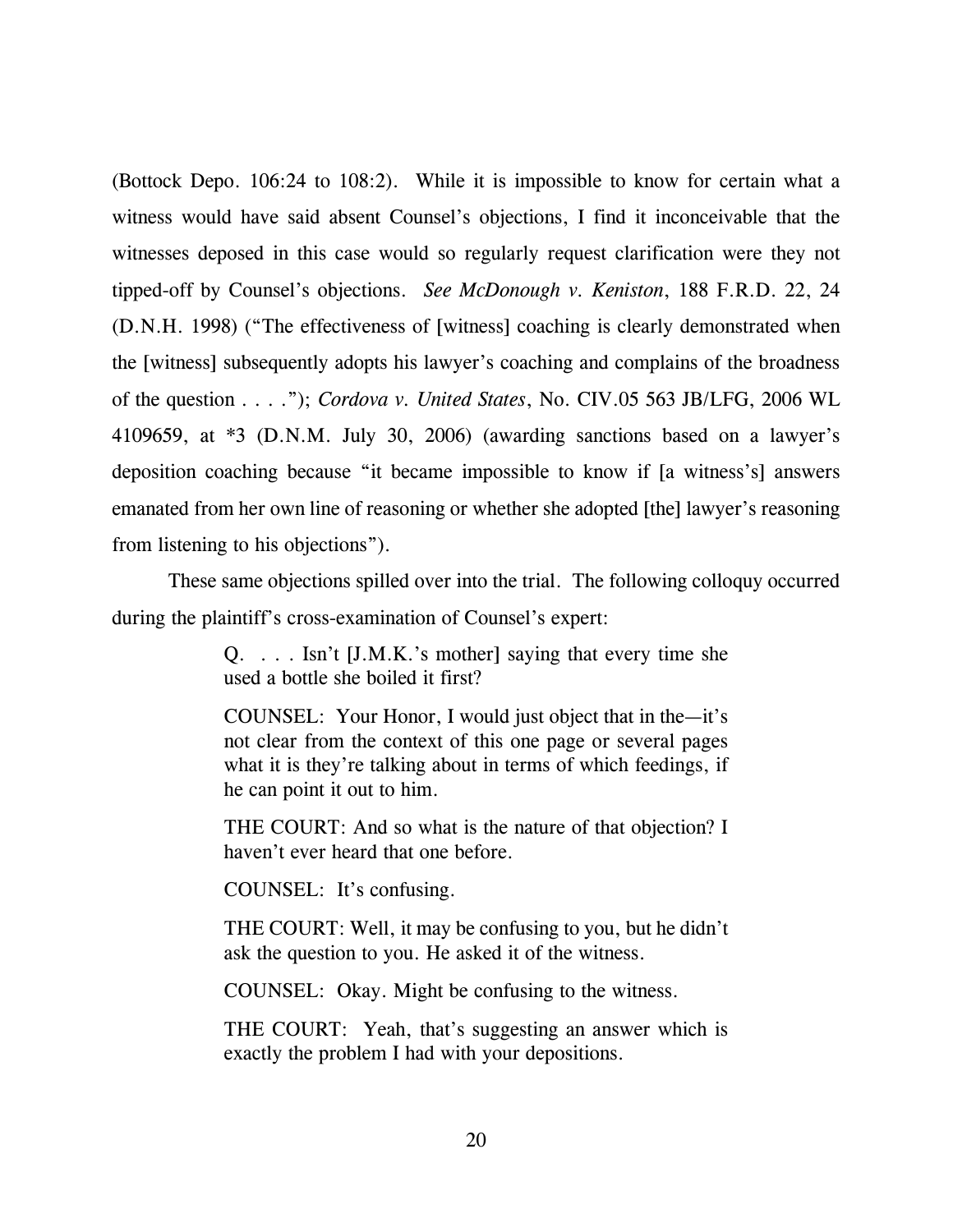COUNSEL: I would just object to the form of the question then, Your Honor.

THE COURT: That's not a proper objection, so it's overruled.

A. As I read this, I can't be certain as to what exactly she's referring to at what point here.

Once again, after Counsel's objection suggested that the question "might" confuse the witness, the witness replied that he "[couldn't] be certain" as to what was being asked.

 But perhaps the most egregious examples of clarification-inducing objections arose when Counsel defended the deposition of Sharon Bottock. During that deposition, Counsel lodged no fewer than 65 "form" objections, many of which did not specify any particular basis. Immediately after most of these "form" objections, the witness gave the seemingly Pavlovian response, "Rephrase." At times, the transcript feels like a tag-team match, with Counsel and witness delivering the one-two punch of "objection"– "rephrase":

> Q. . . . I'm wondering if you could perhaps in a . . . little bit less technical language explain to me what they're talking about in that portion of the exhibit.

COUNSEL: Object to the form of the question.

A. So rephrase.

Q. Could you tell me what they're saying here?

COUNSEL: Same objection.

A. Rephrase it again.

. . .

Q. So it—that's what they're talking about, the two types, the finished product and the overs? Does it separate those two things?

A. Yes.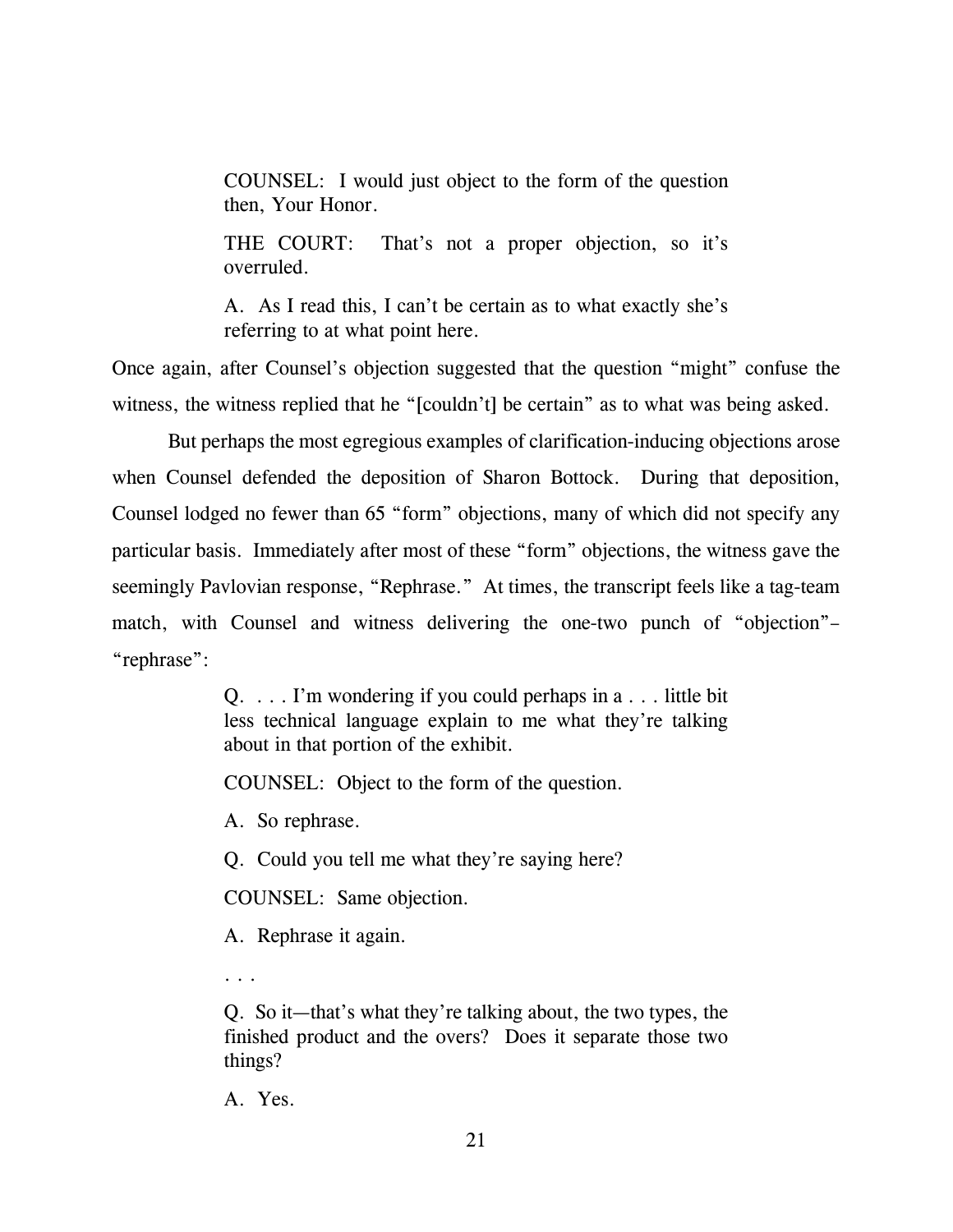Q. What's an "over"?

COUNSEL: Object to the form. He doesn't want you to characterize it. He wants to know what's it made out of, I think. $14$ 

Q. I mean, is it too big?

COUNSEL: Object to the form of the question.

A. Rephrase.

 $\overline{a}$ 

(Bottock Depo. 58:20 to 59:25). Note the witness's first answer in this colloquy: *So*  rephrase. The witness's language makes clear that she is requesting—actually, *commanding*—the examiner to rephrase based on Counsel's objection.

 These clarification-inducing objections are improper. Unless a question is truly so vague or ambiguous that the defending lawyer cannot possibly discern its subject matter, the defending lawyer may not suggest to the witness that the lawyer deems the question to be unclear. Lawyers may not object simply because *they* find a question to be vague, nor may they assume that the witness will not understand the question. The *witness*—not the lawyer—gets to decide whether he or she understands a particular question:

> Only the witness knows whether she understands a question, and the witness has a duty to request clarification if needed. This duty is traditionally explained to the witness by the questioner before the deposition. If defending counsel feels that an answer evidences a failure to understand a question, this may be remedied on cross-examination.

*Serrano*, 2012 WL 28071, at \*5; *see also Hall*, 150 F.R.D. at 528-29 ("If the witness does not understand the question, or needs some language further defined or some documents further explained, the witness can ask the deposing lawyer to clarify or further

<sup>&</sup>lt;sup>14</sup> Here, Counsel reinterprets the question for the witness—an issue that I address below.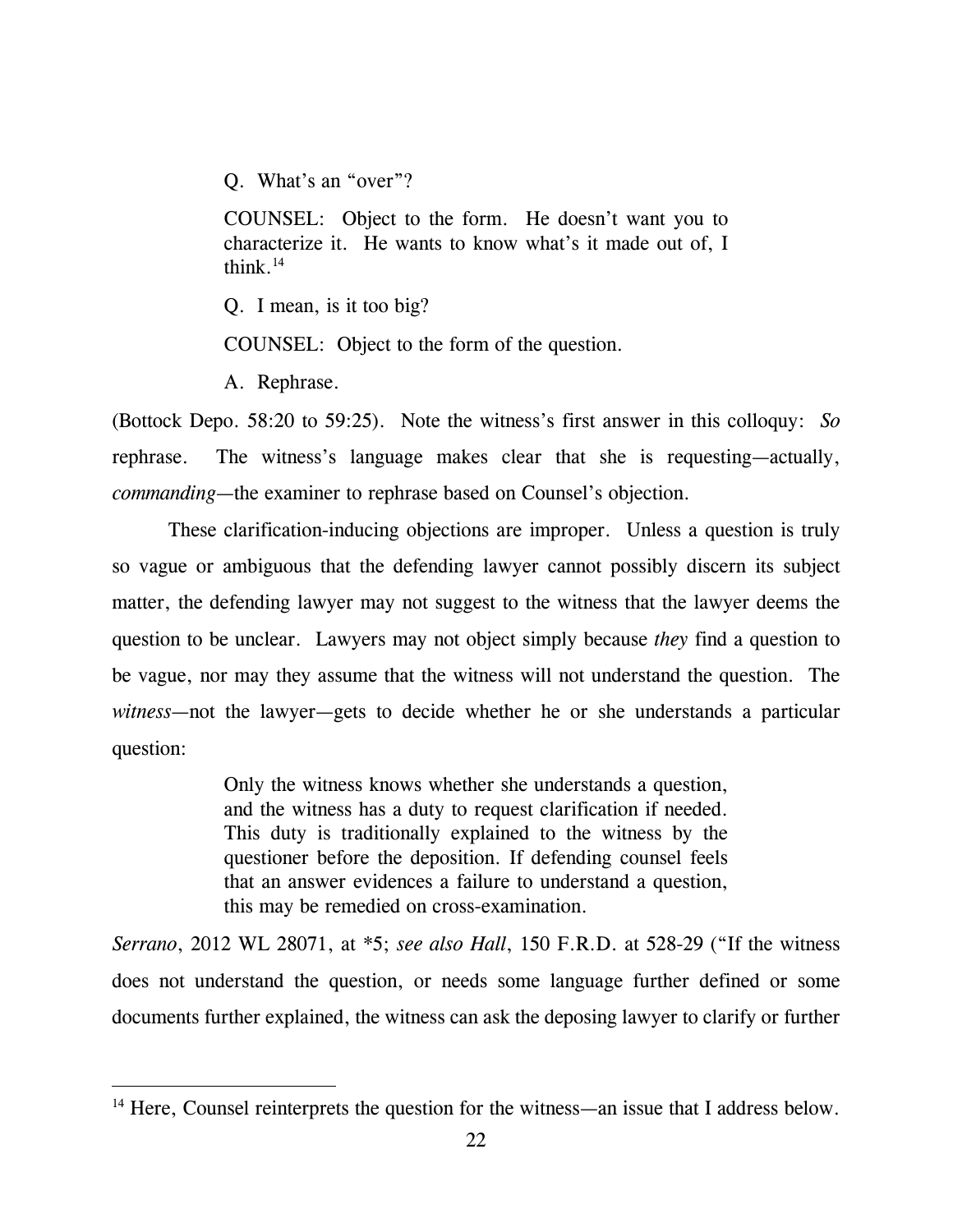explain the question. After all, the lawyer who asked the question is in a better position to explain the question than is the witness's own lawyer." (footnote omitted)); Peter M. Panken & Mirande Valbrune, *Enforcing the Prohibitions Against Coaching Deposition Witnesses*, Prac. Litig., Sept. 2006, at 15, 16 ("It is improper for an attorney to interpret that the witness does not understand a question because the lawyer doesn't understand a question. And the lawyer certainly shouldn't suggest a response. If the witness needs clarification, the witness may ask the deposing lawyer for clarification. A lawyer's purported lack of understanding is not a proper reason to interrupt a deposition.").

 Counsel's clarification-inducing objections are reminiscent of the improper objections at issue in *Phillips v. Manufacturers Hanover Trust Co.*, No. 92 CIV. 8527 (KTD), 1994 WL 116078 (S.D.N.Y. Mar. 29, 1994). In *Phillips*, a lawyer

> objected or otherwise interjected during [the examiner's] questioning of the deponent at least 49 times though the deposition lasted only an hour and a half. Indeed, approximately 60 percent of the pages of the transcript contain such interruptions. Many of these were objections as to form, which are waived if not made at the deposition, Fed. R. Civ. P. 32(d)(3)(B), but on numerous occasions [the lawyer's] objections appeared to have no basis. . . . Moreover, after 21 of [the lawyer's] objections as to form, the deponent asked for clarification or claimed he did not understand the question. . . . [The lawyer] objected as to form, and the deponent then stated he did not understand the question, subsequently asking that it be narrowed.

*Id.* at \*3. In considering whether to impose sanctions, the court described the lawyer's conduct as "inappropriate" and "obnoxious." *Id.* The court also noted that the lawyer's conduct frustrated the deposition:

> Such interplay clearly did hamper the free flow of the deposition. Rather than answer [the examiner's] questions to the best of his ability, the deponent hesitated, asking for clarification of apparently unambiguous questions. . . . In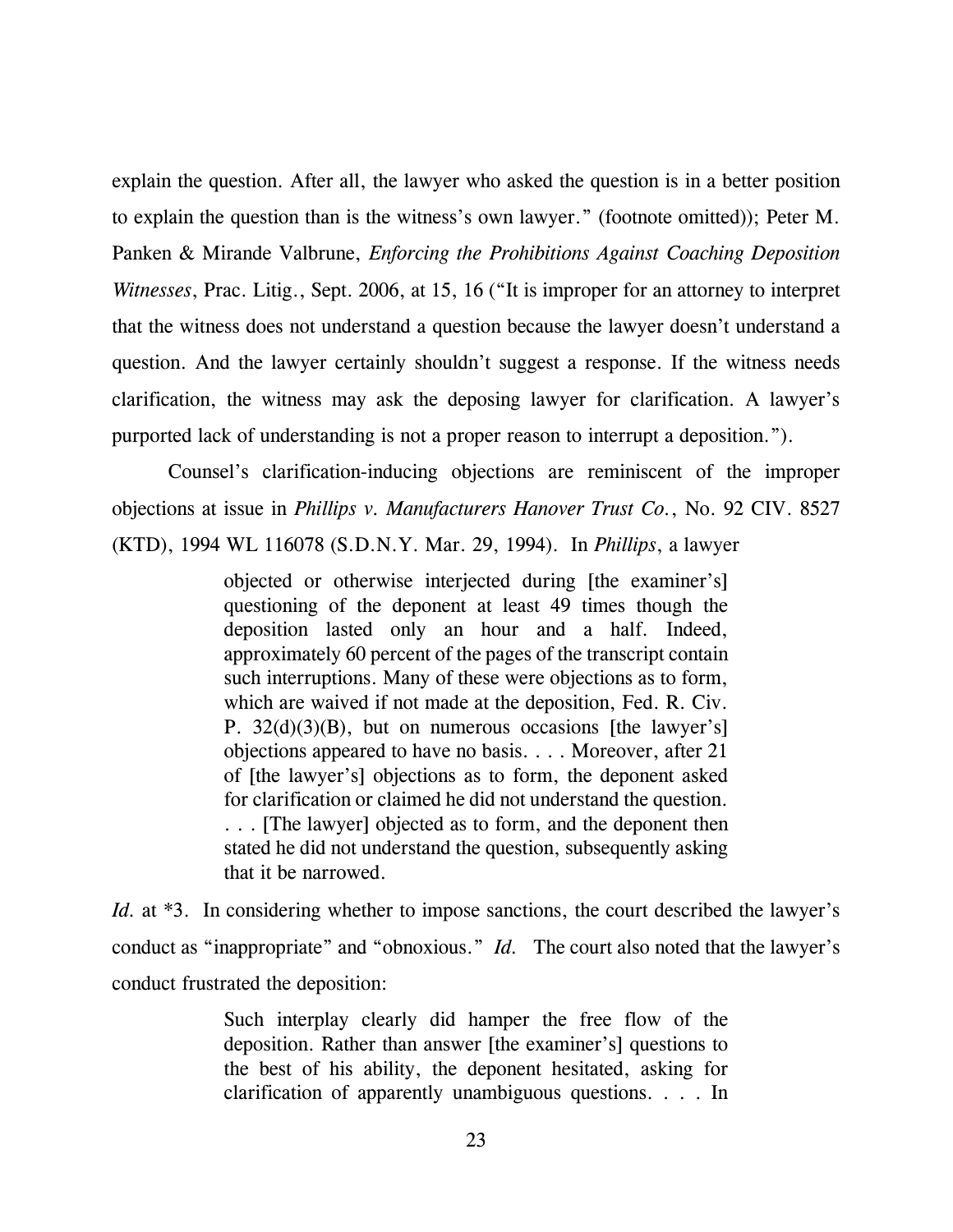addition, the deponent asked for such clarifications almost exclusively after [the lawyer] objected or interrupted in some fashion.

*Id.* Finally, the court recognized that the lawyer's conduct violated Rule 30, but chose not to impose sanctions because, at the time, Rule 30 was newly amended and because the examiner was able to finish the deposition. *Id.* at \*4. The court warned, however, that "a repeat performance [would] result in sanctions." *Id.* 

Like the lawyer in *Phillips*, Counsel's endless "vague" and "form" objections (and their variants described above) frustrated the free flow of the depositions Counsel defended. They frequently induced witnesses to request clarification to otherwise unambiguous questions. Counsel's "form" objections also emboldened witnesses to quibble about the legal basis for certain questions—*e.g.*, "That would be speculation" and to stonewall the examiner—*e.g.*, "Not going to answer." In short, these objections were suggestive and amounted to witness coaching, thereby violating Rule 30.

But Counsel's clarification-inducing objections are only part of the problem. In a related tactic, Counsel frequently concluded objections by telling the witness, "You can answer if you know" or something similar. Predictably, after receiving this instruction, witnesses would often claim to be unable to answer the question:

> Q. Are these the ingredients that are added after preparation or after pasteurization?

COUNSEL: If you know. Don't guess.

A. If you could rephrase the question. There's no ingredients on 28.

COUNSEL: So you can't answer the question.

(Bottock Depo. 47:12-18).

Q. If it's high enough to kill bacteria, why does Abbott prior to that go through a process of pasteurization?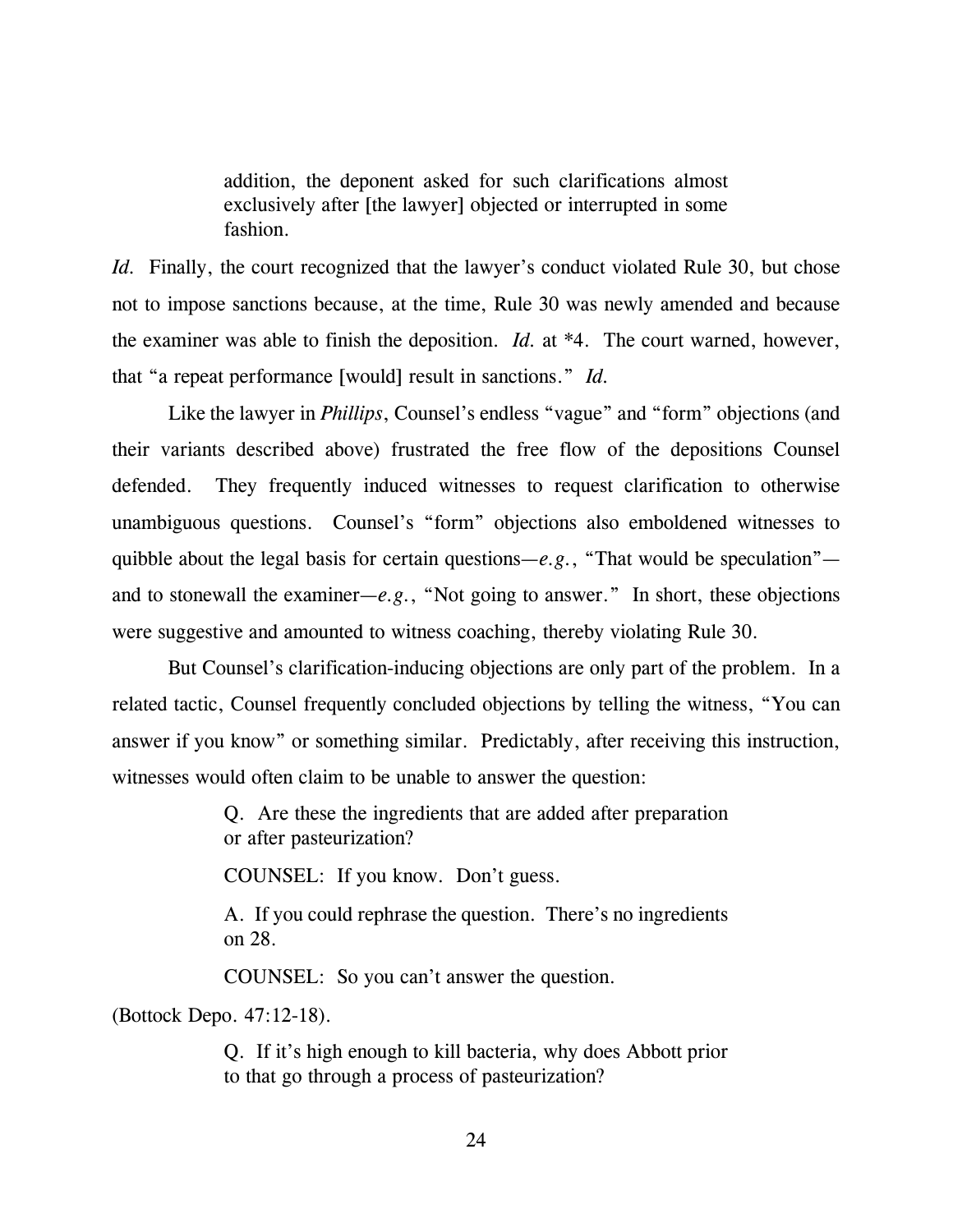COUNSEL: If you know, and you're not a production person so don't feel like you have to guess.

A. I don't know.

(Bottock Depo. 48:12-17).

Q. Does it describe the heat treatment that you referred to a few moments ago, the heat treatment that occurs in the dryer phase?

. . .

COUNSEL: Okay. Do you know his question? He's asking you if this is what you're describing.

A. Yeah, I don't know.

(Bottock Depo. 57:8-21).

Q. . . . Is there any particular reason that that language is stated with respect to powdered infant formula?

COUNSEL: If you know. Don't—if you know.

A. No, I—no, not to my knowledge.

COUNSEL: If you know. I mean, do you know or not know?

A. I don't know.

(Barrett-Reis Depo. 49:10-18). These responses are unsurprising. When a lawyer tells a witness to answer "if you know," it not-so-subtly suggests that the witness may not know the answer, inviting the witness to dodge or qualify an otherwise clear question. For this reason, "[i]nstructions to a witness that they may answer a question 'if they know' or 'if they understand the question' are raw, unmitigated coaching, and are never appropriate." *Serrano*, 2012 WL 28071, at \*5; *see also Specht*, 268 F.R.D. at 599 ("Mr. Fleming egregiously violated Rule  $30(c)(2)$  by instructing Mr. Murphy not to answer a question because his answer would be a 'guess.'"); *Oleson v. Kmart Corp.*, 175 F.R.D. 560, 567 (D. Kan. 1997) (noting that an attorney violated Rule 30 when he "interrupted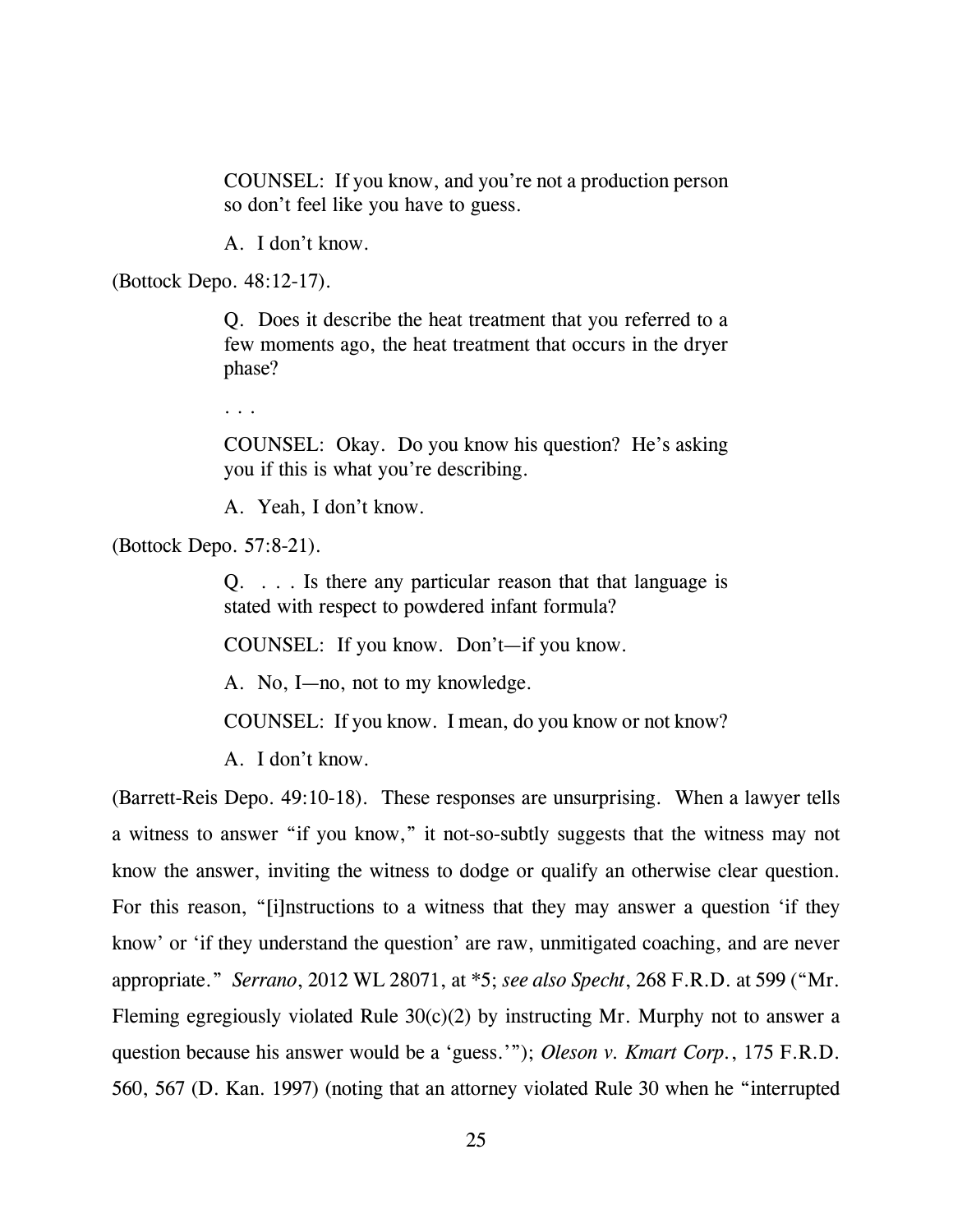[a] deposition in mid-question, objected to the assumption of facts by the witness, and advised the witness that he was not obligated to assume facts").

 Lastly, Counsel often directly coached the witness to give a particular, substantive answer. This happened in a few ways. Sometimes Counsel reinterpreted or rephrased the examiner's questions:

> Q. To what extent do you have knowledge of the testing procedures that Abbott employs in raw materials or the environment, the plant environment or final product?

> A. Very limited knowledge, again, because that would be product development.

> COUNSEL: He's just asking you what do you have. Do you have any? If it's no, then just say "no."

A. Okay.

(Barrett-Reis Depo. 20:16 to 21:2).

Q. . . . Do you know when that occurs or does it occur on a regular basis?

COUNSEL: Object to the form, regular basis. It says, "Once a year." He means the same time once a year presumably but—

A. On an annual basis, the time may vary when we close the facility to fumigate.

(Bottock Depo. 34:5-11).

Q. At any rate, you'll see that on both the first page of Exhibit 22 and the first page of Exhibit 23, there's a picture of the product, and both of them have the word "NeoSure" on the product. Would you be able to tell me what the difference between those two products is?

. . .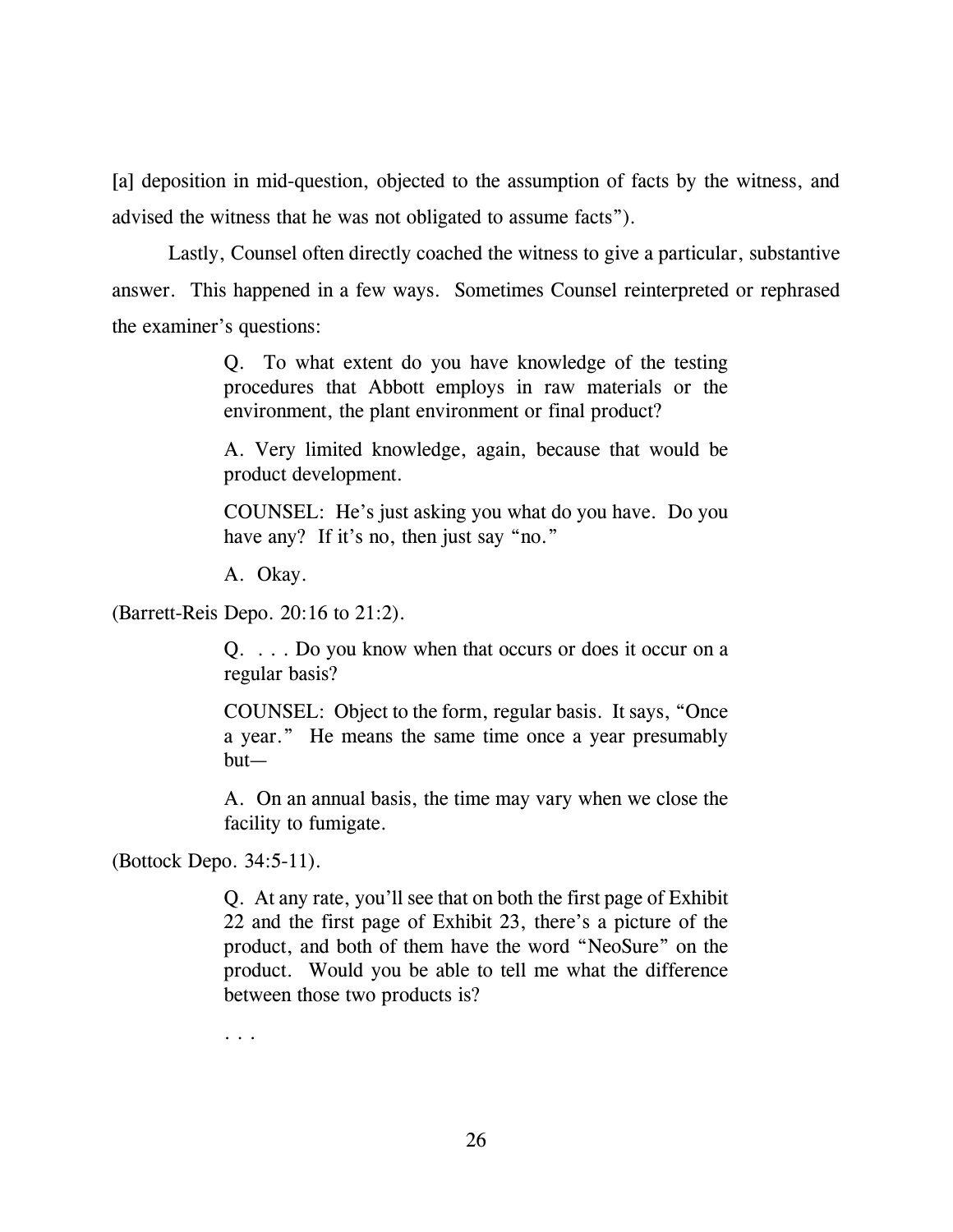COUNSEL: Well, he said difference between the products. It lacks foundation that there's a difference between the products.

Q. There may not be. I don't know. Can you tell me?

COUNSEL: Well, the question is—I object to the form of the question. He's not asking you just about the label. He's asking you is there a difference in the product. So can you answer that?

(Barrett-Reis Depo. 29:2-20). Sometimes Counsel gave the witness additional

information to consider in answering a question:

Q. For that particular infant who is not premature, like in this case was a twin, do you believe that NeoSure is an appropriate version of powdered infant formula?

COUNSEL: Object to the form. Lack of foundation in terms of what this baby—whether this baby was preterm or not. It's not in evidence in this deposition nor in the record anyplace. And I object to the form of the question as calling for speculation.

Q. Go ahead.

COUNSEL: You can answer.

A. I can't answer it without more information.

(Barrett-Reis Depo. 99:7-19). Sometimes Counsel answered the examiner's question

first, followed by the witness:

Q. . . . Is that accurate or is there something that they, you know, just chose not to put—

COUNSEL: If you know. She didn't write this.

A. Yes, I didn't write this.

(Bottock Depo. 27:20-25)

Q. Okay. The part that counsel just read, is that basically an accurate summary of the process?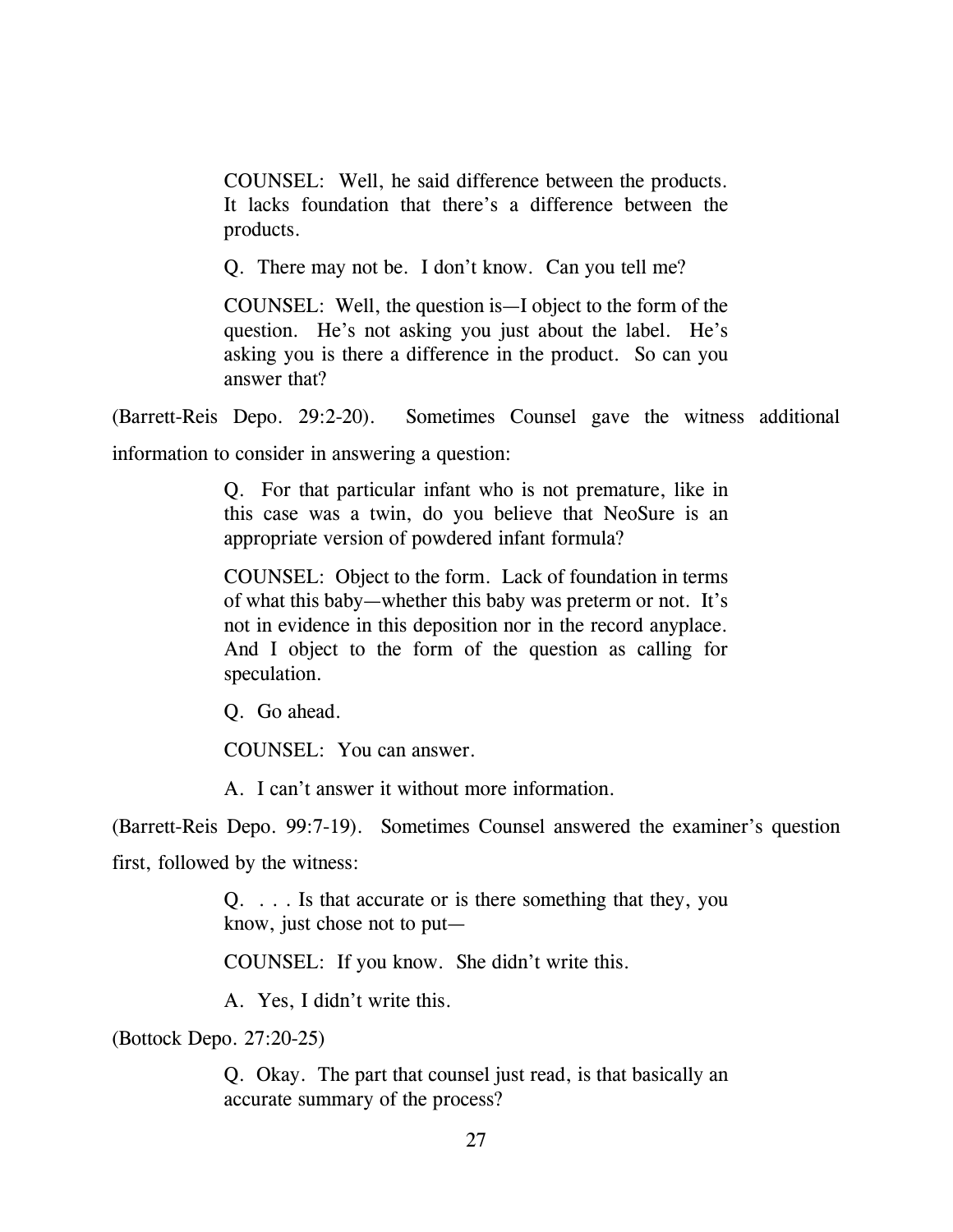COUNSEL: In general.

A. In general.

(Bottock Depo. 28:21-24).

Q. . . . And then under "Follow-Up Test" for Eb it's essentially the same thing as E. sak negative; right?

COUNSEL: It says zero.

A. It says zero.

Q. But which would—that would be the same type of finding if it said E. sak negative; right?

COUNSEL: In other words, there's no Eb. There's no Eb; there's no—

A. It's zero. There's no Eb.

(Bottock Depo. 114:14-24). Counsel even audibly disagreed with a witness's answer,

prompting the witness to change her response to a question:

Q. My question is, was that a test—do you know if that test was performed in Casa Grande or Columbus?

A. I don't.

COUNSEL: Yes, you do. Read it.

A. Yes, the micro—the batch records show finished micro testing were acceptable for the batch in question.

(Bottock Depo. 86:9-15).

 All of the objections described in this section violate Rule 30 by suggesting, in one way or another, how the witness should answer a question. More troublingly, these objections allowed Counsel to commandeer the depositions, influencing the testimony in ways not contemplated by the Federal Rules. Instead of allowing for a question-andanswer session between examiner and witness, Counsel acted as an intermediary, which frustrated the purpose of the deposition: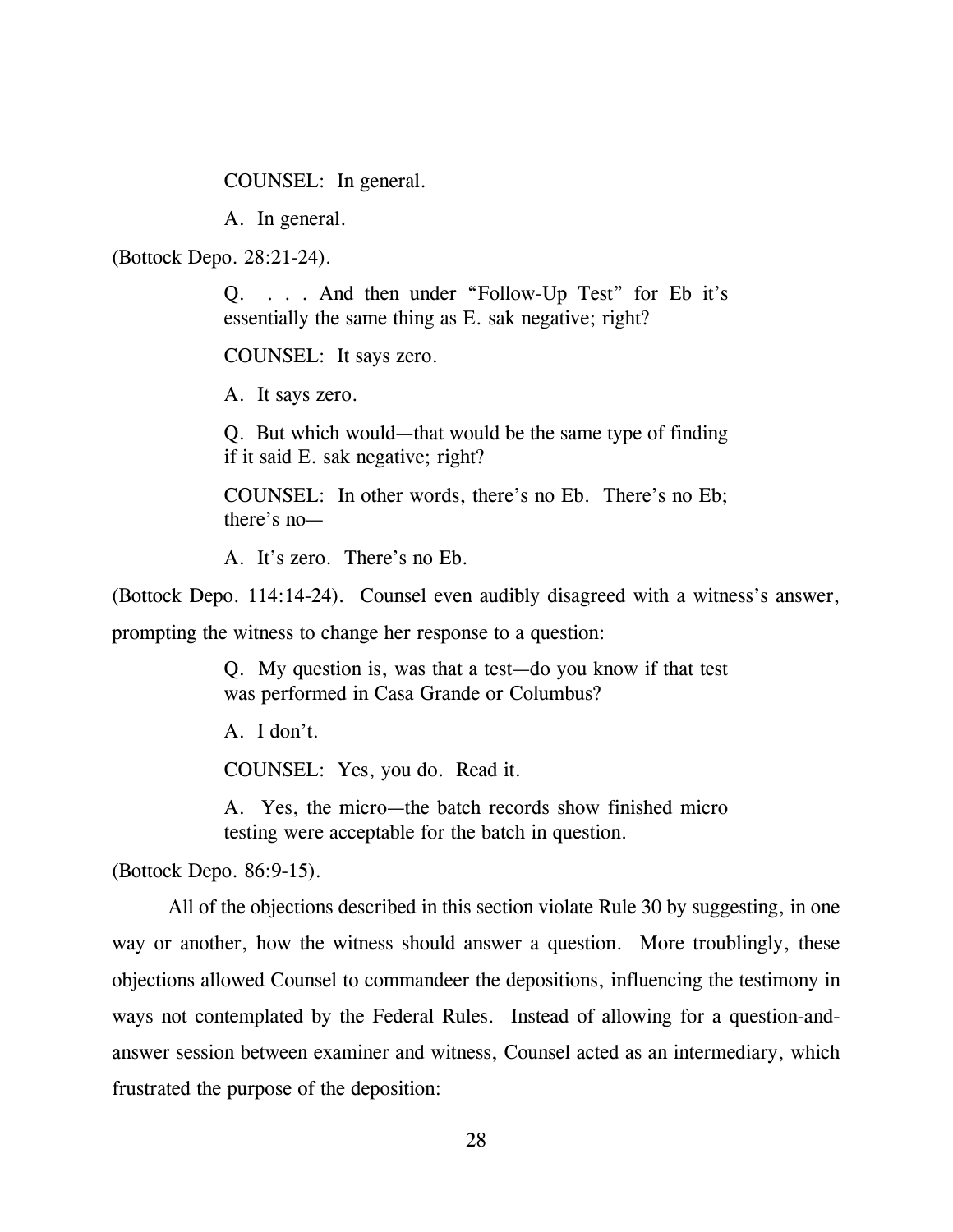The underlying purpose of a deposition is to find out what a witness saw, heard, or did—what the witness thinks. A deposition is meant to be a question-and-answer conversation between the deposing lawyer and the witness. There is no proper need for the witness's own lawyer to act as an intermediary, interpreting questions, deciding which questions the witness should answer, and helping the witness to formulate answers. The witness comes to the deposition to testify, not to indulge in a parody of Charlie McCarthy, with lawyers coaching or bending the witness's words to mold a legally convenient record. It is the witness—not the lawyer who is the witness.

*Hall*, 150 F.R.D. at 528 (footnote omitted); *see also Alexander v. F.B.I.*, 186 F.R.D. 21, 52-53 (D.D.C. 1998) (noting that "[i]t is highly inappropriate for counsel for the witness to provide the witness with responses to deposition questions by means of an objection" or to "rephrase or alter the question" asked of the witness); Panken & Valbrune, *supra*, at 16 ("[C]ounsel is not permitted to state on the record an interpretation of questions, because those interpretations are irrelevant and are often suggestive of a particularly desired answer.").

 In response to my order to show cause, Counsel explains what motivated many of the objections that I perceive to be coaching:

> In many places during the depositions of Abbott witnesses . . . where it was clear that the plaintiff's counsel was on the wrong track factually . . . defense counsel attempted to steer him to the correct ground. When things got bogged down, hours in, defense counsel also attempted to speed up the process by helping to clarify or facilitate things, for which the plaintiff's counsel seemed appreciative.

(Docket no. 193, at 4-5) (footnote omitted). It is not for the defending lawyer to decide whether the examiner is on the "wrong track," nor is it the defending lawyer's prerogative to "steer [the examiner] to the correct ground." While lawyers are encouraged to be collegial and helpful to one another during depositions, Counsel's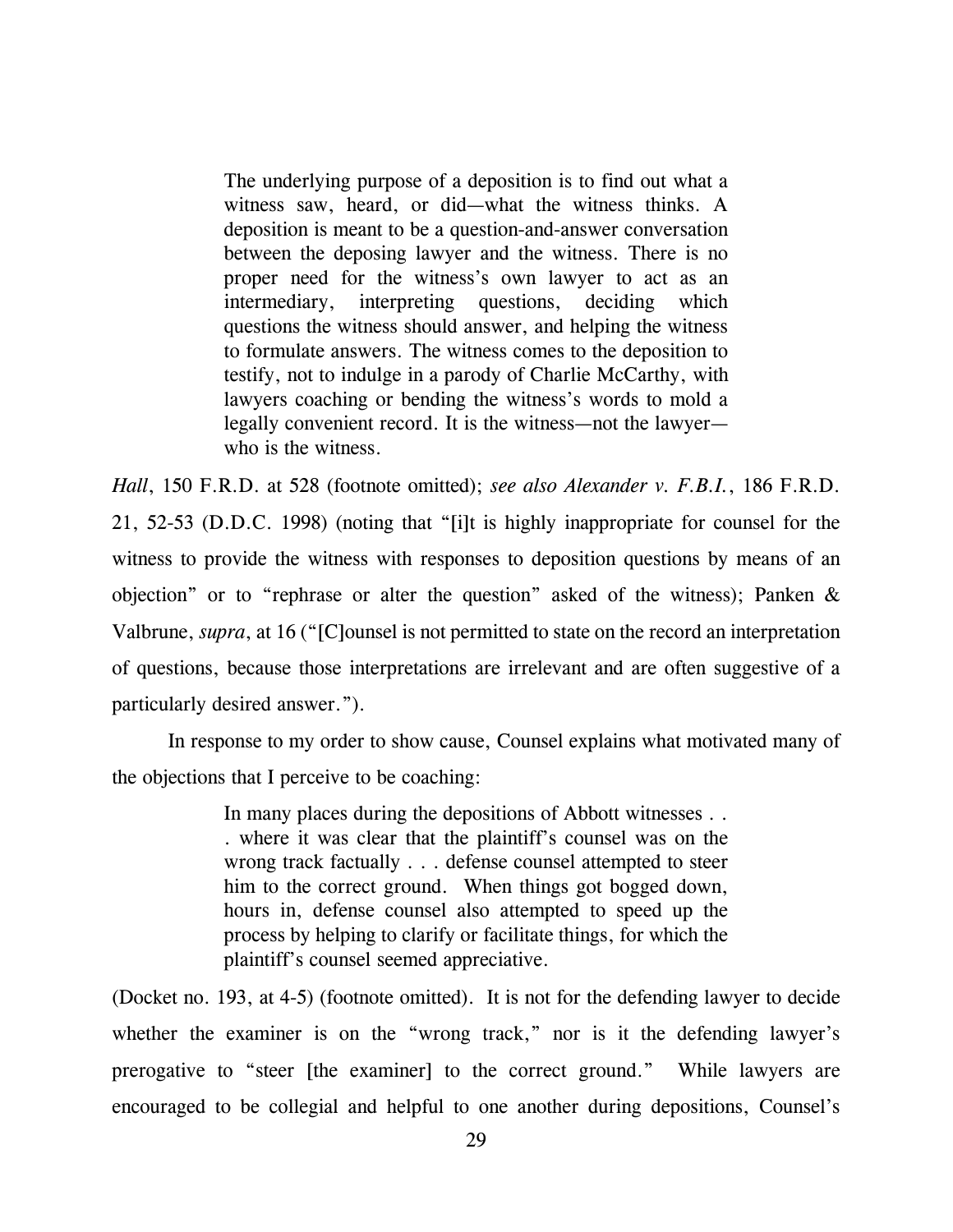conduct, on balance, was neither. It defies common sense to suggest that Counsel's omnipresent commentary sped up the depositions in this case. Moreover, most of Counsel's commentary during depositions were *objections*, not benign attempts to clarify. Because this commentary coached witnesses to give particular answers, I find that sanctions are appropriate.

### *3. Excessive Interruptions*

Beyond the "form" objections and witness coaching, Counsel's interruptions while defending depositions were grossly excessive. Counsel's name appears at least 92 times in the transcript of the Barrett-Reis deposition (about once per page), and 381 times in the transcript of the Bottock deposition (approaching three times per page). Counsel's name appears with similar frequency in the other depositions that Counsel defended. And, as I noted earlier, nearly all of Counsel's objections and interruptions are unnecessary and unwarranted.

These excessive and unnecessary interruptions are an independent reason to impose sanctions. The notes accompanying Rule 30 provide that sanctions may be appropriate "when a deposition is unreasonably prolonged" and that "[t]he making of an excessive number of unnecessary objections may itself constitute sanctionable conduct . . . ." Fed. R. Civ. P. 30, advisory committee notes (1993 amendments); *see also Craig*, 384 F. App'x at 533 ("The notes also explain that an excessive number of unnecessary objections may constitute actionable conduct, though the objections be not argumentative or suggestive."). At least two courts in this circuit have imposed sanctions based, in part, on a lawyer's excessive and unnecessary objections during depositions. *See id.* (affirming a monetary sanction against a lawyer who made "a substantial number of argumentative objections together with suggestive objections" that "impeded, delayed, or frustrated [a] deposition"); *Van Pilsum v. Iowa State Univ. of Sci. & Tech.*, 152 F.R.D. 179, 181 (S.D. Iowa 1993) (sanctioning a lawyer who had "no justification for .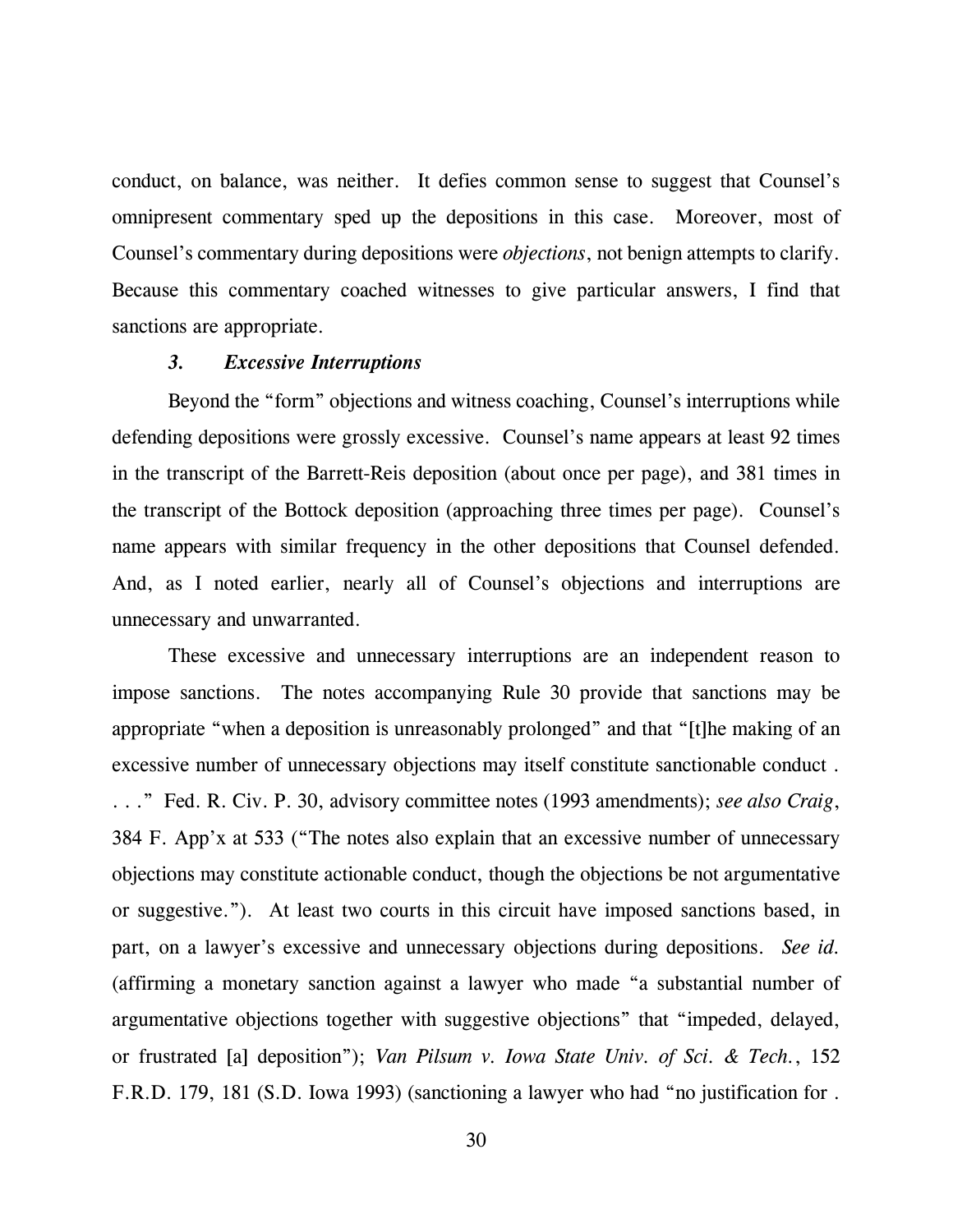. . monopoliz[ing] 20% of his client's deposition" and whose objections "were for the most part groundless, and were only disputatious grandstanding").

By interposing many unnecessary comments, clarifications, and objections, Counsel impeded, delayed, and frustrated the fair examination of witnesses during the depositions Counsel defended. Thus, sanctions are independently appropriate based on Counsel's excessive interruptions.

## *C. Appropriate Sanction*

Based on Counsel's deposition conduct, I would be well within my discretion to impose substantial monetary sanctions on Counsel. But I am less interested in negatively affecting Counsel's pocketbook than I am in positively affecting Counsel's obstructive deposition practices. I am also interested in deterring others who might be inclined to comport themselves similarly to Counsel. The Federal Rules specifically acknowledge that one function of discovery sanctions should be deterrence. *See* Fed. R. Civ. P. 26, advisory committee notes (1983 amendments) ("Sanctions to deter discovery abuse would be more effective if they were diligently applied 'not merely to penalize those whose conduct may be deemed to warrant such a sanction, but to deter those who might be tempted to such conduct in the absence of such a deterrent.'" (quoting *National Hockey League v. Metropolitan Hockey Club*, 427 U.S. 639, 643 (1976)). Deterrence is especially important given that so many litigators are *trained* to make obstructionist objections. For instance, at trial, when I challenged Counsel's use of "form" objections, Counsel responded, "Well, I'm sorry, Your Honor, but that was my training . . . ." While monetary sanctions are certainly warranted for Counsel's witness coaching and excessive interruptions, a more outside-the-box sanction<sup>15</sup> may better serve the goal of

-

<sup>15</sup> For examples of outside-the-box discovery sanctions, see the following cases: *St. Paul*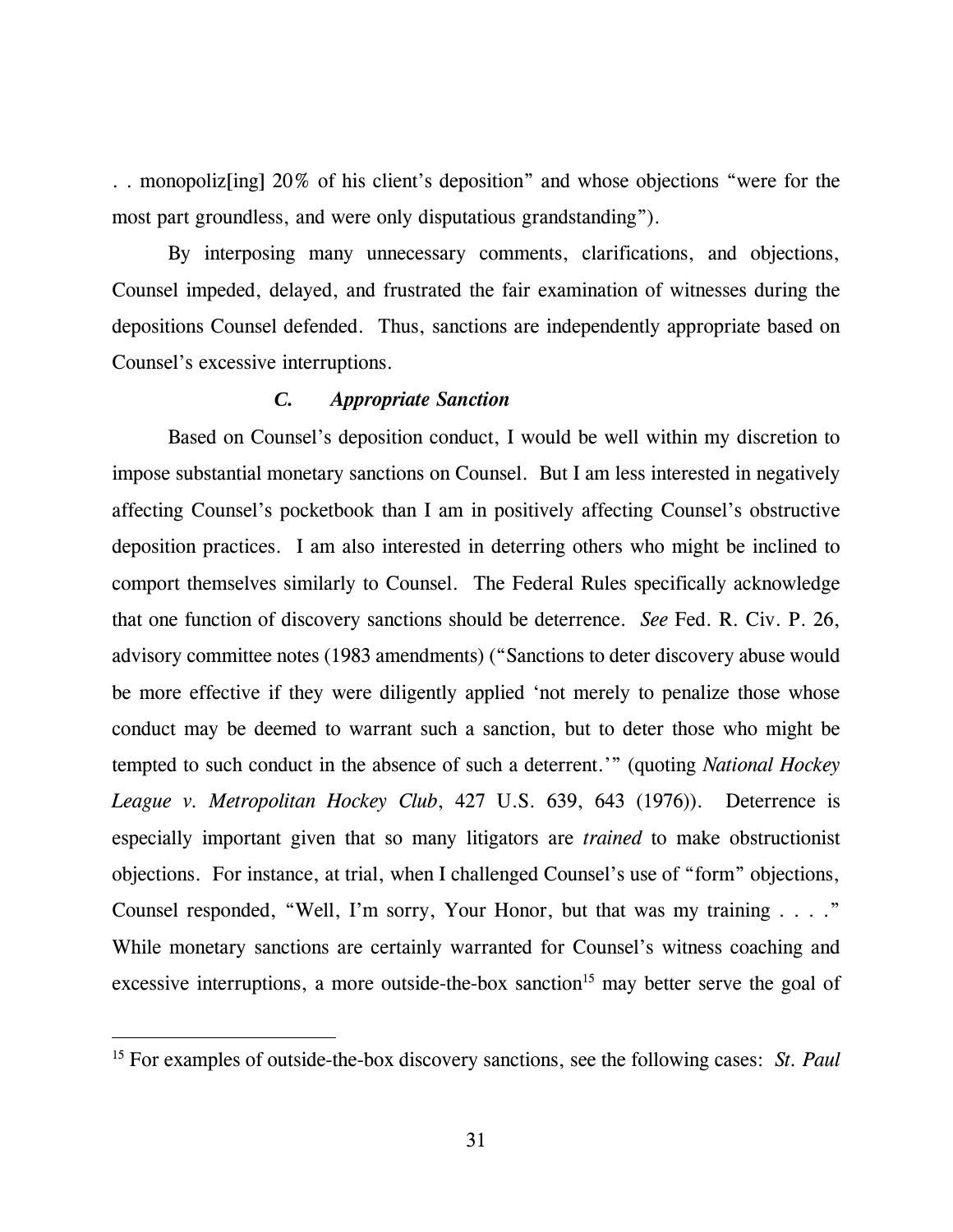changing improper tactics that modern litigators are trained to use. *See* Matthew L. Jarvey, Note, *Boilerplate Discovery Objections: How They Are Used, Why They Are Wrong, and What We Can Do About Them*, 61 DRAKE L. REV. 913, 931-36 (2013) (discussing the importance of unorthodox sanctions in deterring discovery abuse).

In light of this goal, I impose the following sanction: Counsel must write and produce a training video in which Counsel, or another partner in Counsel's firm, appears and explains the holding and rationale of this opinion, and provides specific steps lawyers must take to comply with its rationale in future depositions in any federal and state court.<sup>16</sup> The video must specifically address the impropriety of unspecified "form" objections, witness coaching, and excessive interruptions. The lawyer appearing in the video may mention the few jurisdictions that actually require only unspecified "form" objections and may suggest that such objections are proper in only those jurisdictions. The lawyer in the video must state that the video is being produced and distributed pursuant to a federal court's sanction order regarding a partner in the firm, but the lawyer need not state the name of the partner, the case the sanctions arose under, or the court issuing this order. Upon completing the video, Counsel must file it with this court, under seal, for my review and approval. If and when I approve the video, Counsel must (1) notify certain lawyers at Counsel's firm about the video via e-mail and (2) provide those lawyers

-

*Reinsurance Co.*, 198 F.R.D. at 518 (imposing a write-a-bar-journal-article sanction); *R.E. Linder Steel Erection Co., Inc. v. U.S. Fire Ins. Co.*, 102 F.R.D. 39, 41 (D. Md. 1983) (imposing a \$5.00-per-inturruption sanction); *Huggins v. Coatesville Area Sch. Dist.*, No. CIV.A. 07-4917, 2009 WL 2973044, at \*4 (E.D. Pa. Sept. 16, 2009) (imposing a sit-down-and-share-a-meal-together sanction).

<sup>16</sup> I am not the first judge to suggest a video-related sanction. In *Florida Bar v. Ratiner*, 46 So. 3d 35, 41 n.4 (Fla. 2010), the Florida Supreme Court noted that law students and members of the Florida bar could view footage of a videotaped deposition in which a later-suspended lawyer behaved unprofessionally toward his opposing counsel as part of a course on professionalism.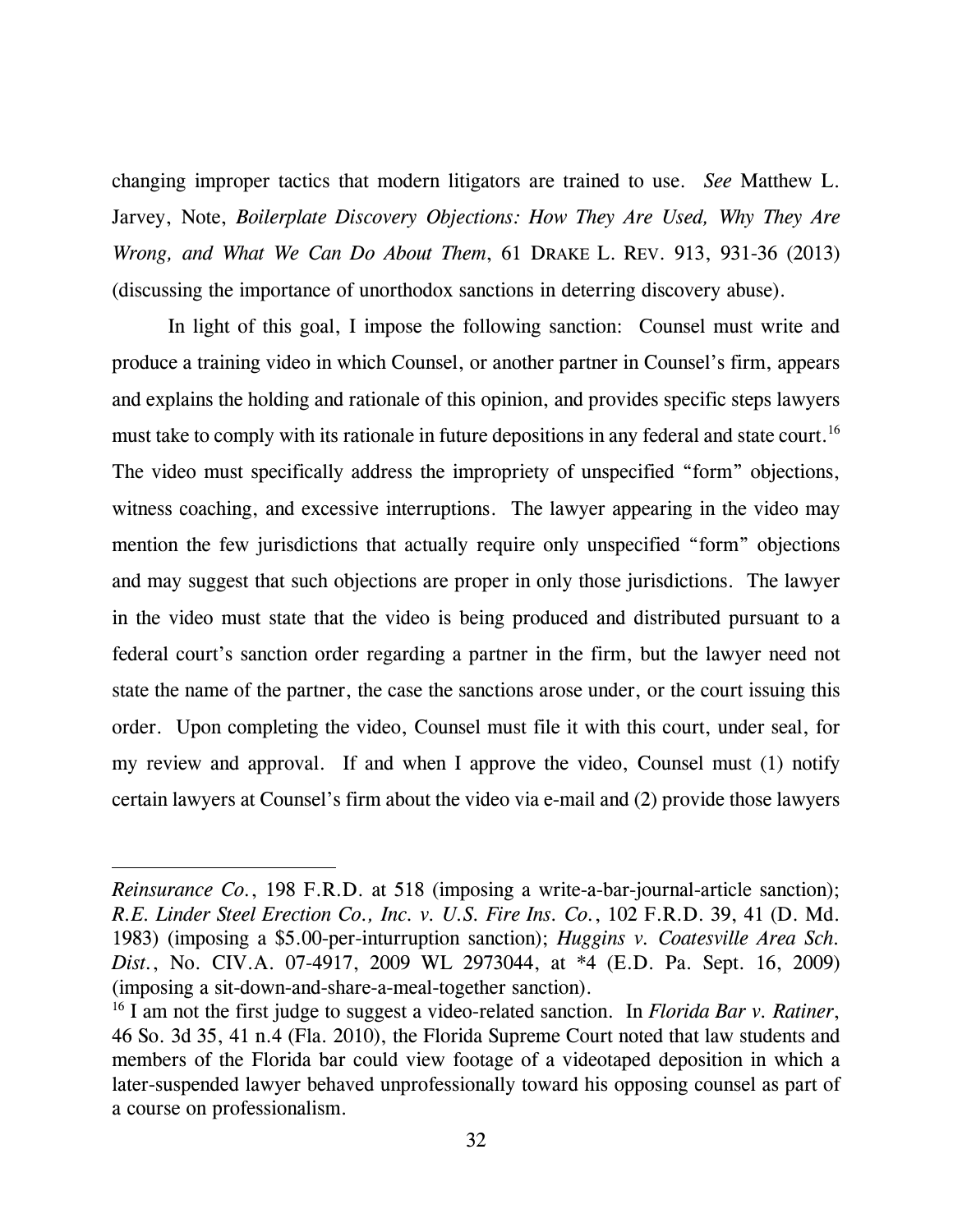with access to the video. The lawyers who must receive this notice and access include each lawyer at Counsel's firm—including its branch offices worldwide—who engages in federal or state litigation or who works in any practice group in which at least two of the lawyers have filed an appearance in any state or federal case in the United States. After providing these lawyers with notice of and access to the video, Counsel must file in this court, under seal, (1) an affidavit certifying that Counsel complied with this order and received no assistance (other than technical help or help from the lawyer appearing in the video) in creating the video's content and (2) a copy of the e-mail notifying the appropriate lawyers in Counsel's firm about the video. The lawyer appearing in the video need not state during the video that he or she agrees with this opinion, or that Counsel was the lawyer whose deposition conduct prompted this sanction. Counsel need not make the video publicly available to anyone outside Counsel's firm. Failure to comply with this order within 90 days may result in additional sanctions.

To be clear, had Counsel made only a handful of improper objections or comments while taking depositions, I would not have raised these issues *sua sponte*.Depositions can be stressful and contentious, and lawyers are bound to make the occasional improper objection. But Counsel's improper objections, coaching, and interruptions went far beyond what judges should tolerate of any lawyer, let alone one as experienced and skilled as Counsel. Counsel's baseless interjections and obstructionist commentary were ubiquitous; they pervaded the depositions in this case and even spilled over into the trial. It is the repeated nature of Counsel's obstructionist deposition conduct that warrants sanctions here.

Finally, I note that, despite Counsel's deposition conduct, I was greatly impressed by how Counsel performed at trial. Unlike the "litigators" I discussed earlier, Counsel was extremely well-prepared, had clearly mastered the facts of this case, and did a great job of incorporating electronic evidence into Counsel's direct- and cross-examinations.